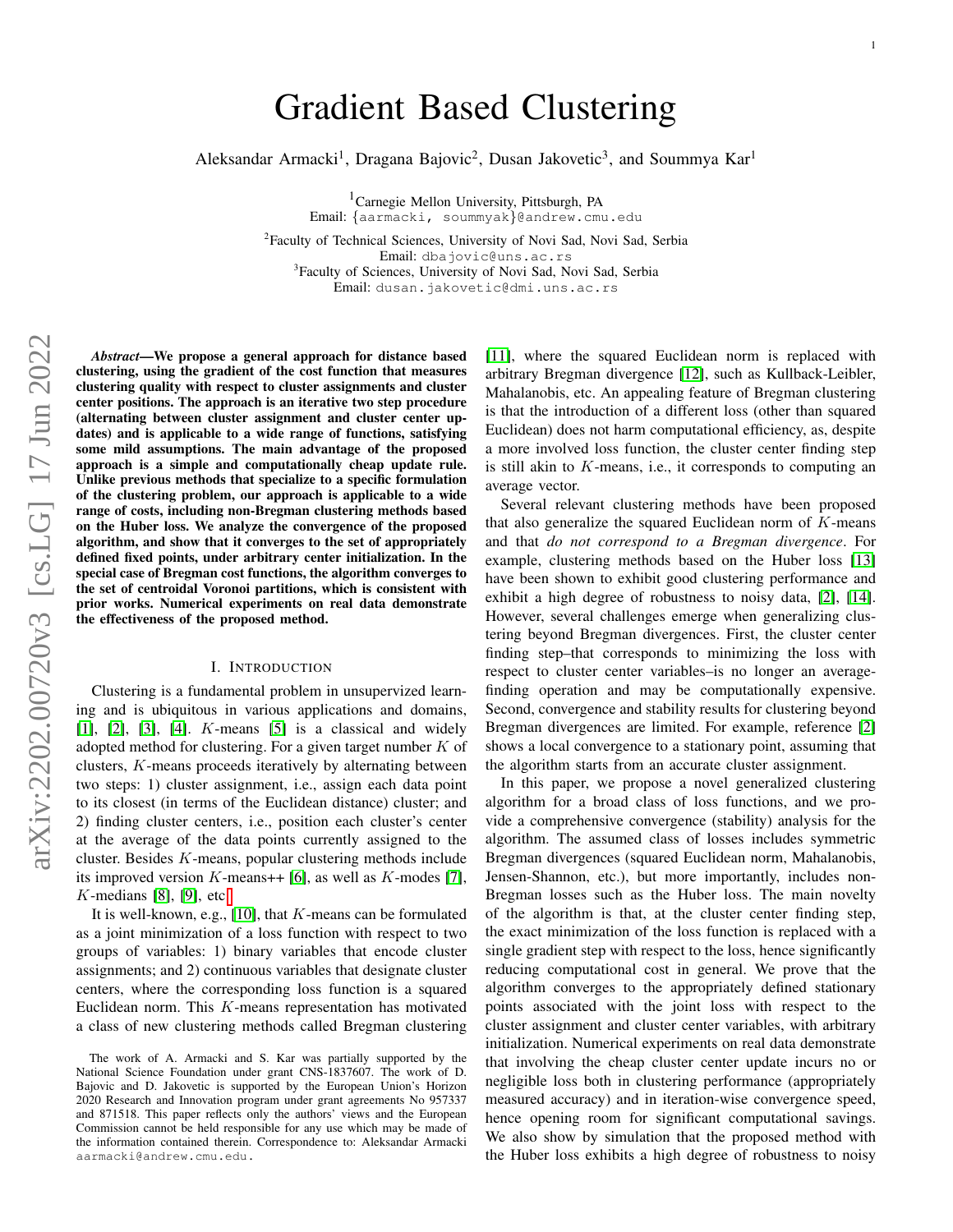<span id="page-1-0"></span>

data. While this is in line with prior findings on Huber-based clustering [\[14\]](#page-10-0), [\[2\]](#page-9-1), the proposed Huber-based method exhibits stronger theoretical convergence guarantees than those offered by the previous work.

We now briefly review the literature to help us contrast the paper with existing work. Gradient based clustering has been explored in the context of the  $K$ -means cost in [\[15\]](#page-10-1), [\[16\]](#page-10-2). [\[15\]](#page-10-1) analyzes a gradient based update rule for  $K$ -means, while [\[16\]](#page-10-2) demonstrate that the standard centroid based solution of the  $K$ -means problem is equivalent to performing a Newton's method in each step. However, their analysis only concerns the squared Euclidean cost. Our work is considerably more general and can be applied to costs such as the Huber loss, or a class of Bregman divergences. [\[17\]](#page-10-3) propose a gradient-based approach for the problem of hierarchical clustering. [\[18\]](#page-10-4) use adaptive gradient methods to design a unified framework for robust center-based clustering, applicable to a large class of Bregman divergences.

A similar approach is used in the robotics community, in the context of coverage control problems, e.g. [\[19\]](#page-10-5), [\[20\]](#page-10-6). However, the focus of their work is on continuous time gradient flow, designed for robot motion in a an environment that is typically an infinite set. Additionally, the authors in [\[19\]](#page-10-5) propose a family of discrete time algorithms, that converge to sets of centroidal Voronoi partitions, if the cost is squared Euclidean distance. On the other hand, our work focuses on a discrete time gradient algorithm, designed for clustering a finite set of points. We explicitly characterize the conditions under which the method converges, and extend the notion of distance to other metrics, beyond the Euclidean distance.

Paper organization. The remainder of the paper is organized as follows. Section [II](#page-1-0) formally defines the clustering problem. Section [III](#page-2-0) describes the proposed method. Section [IV](#page-2-1) presents the main results. Section [V](#page-6-0) presents an analysis of the fixed points the algorithm converges to. Section [VI](#page-7-0) presents numerical experiments, and Section [VII](#page-9-13) concludes the paper. The appendix contains proofs of some technical results used throughout the paper.

Notation. R denotes the set of real numbers, while  $\mathbb{R}^d$ denotes the corresponding d-dimensional vector space. More generally, for a vector space V, we denote by  $V^K$  its  $K$ dimensional extension.  $\mathbb{R}_+$  denotes the set of non-negative real numbers. We denote by  $N$  the set of non-negative integers.  $\lVert \cdot \rVert : \mathbb{R}^d \mapsto \mathbb{R}_+$  represents the standard Euclidean norm, while  $\langle \cdot, \cdot \rangle : \mathbb{R}^d \times \mathbb{R}^d \mapsto \mathbb{R}$  denotes the inner product.  $\nabla$  denotes the gradient operator, i.e.,  $\nabla_x f(x, y)$  denotes the gradient of the cost f with respect to variable x.  $[N]$  denotes the set of integers up to and including N, i.e.,  $[N] = \{1, \ldots, N\}$ . In the algorithm description and throughout the analysis we use subscript to denote the iteration counter, while the value in the parenthesis corresponds to the particular center/cluster. In other words,  $x_t(i)$  stands for the *i*-th cluster center at iteration t. Same holds for clusters, i.e.,  $C_t(i)$  denotes the *i*-th cluster at iteration  $t$ , corresponding to the subset of the data points assigned to cluster  $i$ , at iteration  $t$ .

# II. PROBLEM FORMULATION

In this section we formalize the clustering problem, and propose a general cost, that subsumes many of the previous clustering formulations.

Let  $(\mathbb{R}^d, g)$  represent the standard d-dimensional real vector space, and a corresponding distance function. Let  $\mathcal{D} \subset \mathbb{R}^d$  be a finite set, with an associated probability measure  $\mu_{\mathcal{D}}$ . For some  $K > 1$ , the problem of clustering the points in  $\mathcal D$  into K clusters can be cast as

<span id="page-1-2"></span>
$$
\min_{x \in \mathbb{R}^{Kd}} \sum_{y \in \mathcal{D}} p_y \min_{i \in [K]} g(x(i), y)^2,
$$
\n(1)

where  $x = [x(1)^T, \dots, x(K)^T] \in \mathbb{R}^{Kd}$  represent the candidate cluster centers and  $p_y \in (0,1)^1$  $p_y \in (0,1)^1$  $p_y \in (0,1)^1$ , given by  $p_y := \mu_{\mathcal{D}}(y)$ , represent problem independent weights, that measure the importance of data points  $y \in \mathcal{D}$ . In the case when q is the standard Euclidean distance, [\(1\)](#page-1-2) is known in the literature as the  $K$ -means problem [\[21\]](#page-10-7). Another problem similar in nature to [\(1\)](#page-1-2) is given by

<span id="page-1-3"></span>
$$
\min_{x \in \mathbb{R}^{Kd}} \sum_{y \in \mathcal{D}} p_y \min_{i \in [K]} g(x(i), y),\tag{2}
$$

and for  $g$  being the Euclidean distance, is known in the literature as K-medians [\[9\]](#page-9-8). Both problems have been well studied, and are known to be NP-hard [\[22\]](#page-10-8), [\[23\]](#page-10-9), [\[24\]](#page-10-10). Many algorithms for solving [\(1\)](#page-1-2) and [\(2\)](#page-1-3) exist, guaranteeing convergence to locally optimal solutions, e.g. [\[5\]](#page-9-4), [\[15\]](#page-10-1), [\[11\]](#page-9-10), [\[25\]](#page-10-11), [\[9\]](#page-9-8), [\[8\]](#page-9-7). However, all of the algorithms are specialized for solving either the K-means or the K-medians problem, and hence are not generally applicable.

The problems [\(1\)](#page-1-2), [\(2\)](#page-1-3), can be equivalently defined as follows. For any  $K > 1$ , we call  $C = (C(1), \ldots, C(K))$  a partition of D, if  $D = \bigcup_{i \in [K]} C(i)$  and  $C(i) \cap C(j) = \emptyset$ , for  $i \neq j$ . Denote by  $\mathcal{C}_{K,\mathcal{D}}$  the set of all K-partitions of  $\mathcal{D}$ . The clustering problem [\(1\)](#page-1-2) is then equivalent to

<span id="page-1-4"></span>
$$
\min_{x \in \mathbb{R}^{Kd}, C \in \mathcal{C}_K, \mathcal{D}} J(x, C) = \sum_{i \in [K]} \sum_{y \in C(i)} p_y g(x(i), y)^2.
$$
 (3)

The problem [\(2\)](#page-1-3) can be defined in the same way.

We propose to unify and generalize [\(1\)](#page-1-2) and [\(2\)](#page-1-3) as follows. Let  $f: \mathbb{R}^d \times \mathbb{R}^d \mapsto \mathbb{R}_+$ , be a loss function that satisfies the following assumption.

<span id="page-1-6"></span>Assumption 1. *The loss function* f *is increasing with respect to the function g, i.e., for all*  $x, y, z \in \mathbb{R}^d$ 

$$
g(x, y) \le g(z, y) \text{ implies } f(x, y) \le f(z, y).
$$

We can then define the following general problem

<span id="page-1-5"></span>
$$
\min_{x \in R^{Kd}, C \in \mathcal{C}_K, \mathcal{D}} J(x, C) = \sum_{i=1}^K \sum_{y \in C(i)} p_y f(x(i), y). \tag{4}
$$

Remark 1. *Introducing the function* f *along with* g *allows us to naturally decouple the concepts of* cluster shape *and* location of cluster center*. In particular, the function* g *dictates*

<span id="page-1-1"></span><sup>&</sup>lt;sup>1</sup>Note that, while a standard probability measure can take values in  $[0, 1]$ , we implicitly assume two things: the support of  $\mu_{\mathcal{D}}$  is the whole set  $\mathcal{D}$ , and D contains at least two distinct points.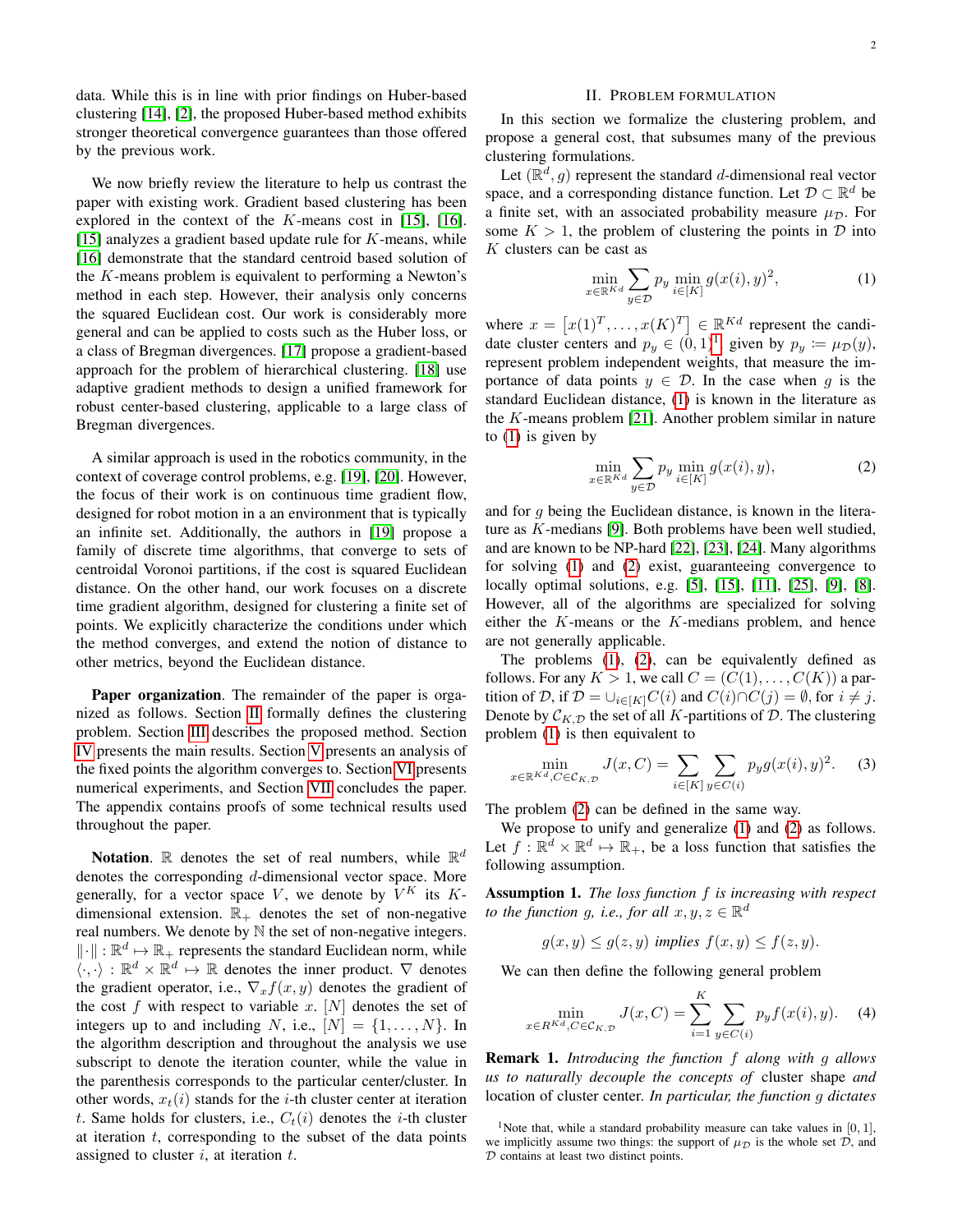*the cluster shape, while the choice of function* f *determines the exact location of the cluster centers. We elaborate further on this in Section [V.](#page-6-0)*

Remark 2. *Compared to [\(3\)](#page-1-4), the formulation [\(4\)](#page-1-5) is more general, in the sense that, while the dependence of* f *on* g *is maintained, via Assumption [1,](#page-1-6) the function* f *provides more flexibility, as is illustrated by the following examples.*

**Example.** For the choice  $g(x, y) = ||x - y||$ , and  $f(x, y) =$ g(x, y)*, the* K*-medians formulation is recovered. For the choice*  $g(x, y) = ||x - y||$ *, and*  $f(x, y) = g(x, y)^2$ *, the* K*means formulation is recovered. For the choice*  $g(x, y) =$ f(x, y)*, being a Bregman distance, the Bregman divergence clustering formulation from [\[11\]](#page-9-10) is recovered. For the choice*  $g(x, y) = ||x - y||$ *, and*  $f(x, y) = \phi_{\delta}(g(x, y))$ *, where*  $\phi_{\delta}(x)$ *is the Huber loss, the formulation from [\[2\]](#page-9-1) is recovered. We recall that the Huber loss is defined by*

<span id="page-2-12"></span>
$$
\phi_{\delta}(x) = \begin{cases} \frac{x^2}{2}, & |x| \le \delta \\ \delta |x| - \frac{\delta^2}{2}, & |x| > \delta \end{cases}.
$$
 (5)

#### III. THE PROPOSED METHOD

<span id="page-2-0"></span>In this section we outline the proposed method for solving instances of [\(4\)](#page-1-5) that satisfy some mild assumptions (see ahead Assumptions [2](#page-2-2)[-4\)](#page-2-3).

To solve [\(4\)](#page-1-5), an iterative approach is proposed. Starting from an arbitrary initialization  $x_0$ , at every iteration t, it maintains and updates the pair  $(x_t, C_t)$ , where  $x_t := [x_t(1)^T, x_t(2)^T, \dots, x_t(K)^T]^T \in R^{Kd}$  and  $C_t :=$  $(C_t(1), \ldots, C_t(K))$  represent stacks of centers and clusters at time  $t \in \mathbb{N}$ . The iterative approach consists of two steps:

1) *Cluster reassignment*: for each  $y \in \mathcal{D}$ , we find the index  $i \in [K]$ , such that

<span id="page-2-7"></span>
$$
g(x_t(i), y) \le g(x_t(j), y), \forall j \ne i,
$$
\n<sup>(6)</sup>

and assign the point y to cluster  $C_{t+1}(i)$ .

2) *Center update*: for each  $i \in [K]$ , we perform the following update

<span id="page-2-4"></span>
$$
x_{t+1}(i) = x_t(i) - \alpha \sum_{y \in C_{t+1}(i)} p_y \nabla_x f(x_t(i), y), \quad (7)
$$

where  $\alpha > 0$  is a fixed step-size.

Note that [\(7\)](#page-2-4) can be written compactly as

<span id="page-2-6"></span>
$$
x_{t+1} = x_t - \alpha \nabla_x J(x_t, C_{t+1}), \tag{8}
$$

where  $\nabla_x J(x_t, C_{t+1}) \in \mathbb{R}^{Kd}$  is the gradient of J with respect to  $x$ , whose *i*-th block of size  $d$  is given by

<span id="page-2-11"></span>
$$
[\nabla_x J(x_t, C_{t+1})]_i = \sum_{y \in C_{t+1}(i)} p_y \nabla_x f(x_t(i), y). \tag{9}
$$

In addition to Assumption [1,](#page-1-6) for our method to be applicable, we make the following assumptions on functions  $f, g$ and J.

<span id="page-2-2"></span>Assumption 2. *The distance function* g *is a metric, i.e., it satisfies the following properties:*  $1)g(x, y) \geq 0$ *, and*  $g(x, y) = 0$  $0 \iff x = y; 2$   $g(x, y) = g(y, x); 3$   $g(x, y) \le g(x, z) +$  $g(z, y)$ .

Remark 3. *Assumption [2](#page-2-2) requires the distance function* g*, that dictates cluster assignment, to be a distance metric. Note that, with respect to [\[11\]](#page-9-10), Bregman divergences are not necessarily symmetric, nor do they obey the triangle inequality. However, [\[26\]](#page-10-12), [\[27\]](#page-10-13) show that a large class of Bregman divergences, such as Mahalanobis distances, as well as Jensen-Shannon divergence, represent squares of metrics. Hence, for the choice* f(x, y) *a Bregman divergence representing the square of a metric and*  $g(x, y) = \sqrt{f(x, y)}$ , Assumption [2](#page-2-2) is satisfied.

<span id="page-2-5"></span>Assumption 3. *The cost function* f *is coercive with respect to the first argument, i.e.*  $\lim_{\|x\| \to +\infty} f(x, y) = +\infty, \forall y \neq x$ .

Remark 4. *Assumption [3](#page-2-5) ensures that the sequence of centers,* {xt}*, generated by [\(8\)](#page-2-6) remains bounded. It does so, by not allowing for* x *to grow infinitely without affecting the loss function* f*.*

<span id="page-2-3"></span>Assumption 4. *The function* J *has co-coercive gradients in the first argument, i.e., for all*  $x, z \in \mathbb{R}^{Kd}$ 

$$
\langle \nabla_x J(x, C) - \nabla_z J(z, C), x - z \rangle
$$
  
 
$$
\geq \frac{1}{L} \|\nabla_x J(x, C) - \nabla_z J(z, C)\|^2.
$$

Remark 5. *Assumption [4](#page-2-3) ensures that the sequence of centers,* {xt}*, generated by [\(8\)](#page-2-6) not only decreases the cost* J*, but also decreases the distance of the generated sequence*  $\{x_t\}$  *to a stationary point* x<sup>∗</sup> *(or the set of stationary points in general), at every iteration.*

<span id="page-2-9"></span>Remark 6. *Assumption [4](#page-2-3) implies Lipschitz continuos gradients with respect to the first argument of the function* J*, as a result of the Cauchy-Schwartz inequality. As we show in the Appendix, Assumption [4](#page-2-3) is satisfied for any function that is convex and has Lipschitz continuous gradients.*

Remark 7. *Note that Assumption [4](#page-2-3) rules out non-smooth costs, such as* K*-medians, [\(2\)](#page-1-3). However, when a desirable feature of the cost is robustness, smooth costs like the Huber loss can be used.*

## IV. CONVERGENCE ANALYSIS

<span id="page-2-1"></span>In this section the goal is to show that the method  $(6)-(7)$  $(6)-(7)$  $(6)-(7)$ converges to a fixed point.

To begin with, the notions of a fixed point and a set of optimal clusterings are defined.

<span id="page-2-8"></span>Definition 1. *The pair* (x∗, C∗) *is a fixed point of the clustering procedure [\(6\)](#page-2-7)-[\(7\)](#page-2-4), if the following holds:*

*1) Optimal clustering with respect to centers: for each* i ∈ [K], and each  $y \in C_*(i)$ , we have

$$
g(x_*(i), y) \le g(x_*(j), y), \forall j \ne i. \tag{10}
$$

*2) Optimal centers with respect to clustering:*

$$
\nabla_x J(x_*, C_*) = 0.
$$

<span id="page-2-10"></span>**Definition 2.** Let  $x \in \mathbb{R}^{Kd}$  represent cluster centers. We say  $U_x$  *is the set of optimal clusterings with respect to x, if for all clusterings*  $C \in U_x$ , [\(6\)](#page-2-7) *is satisfied.*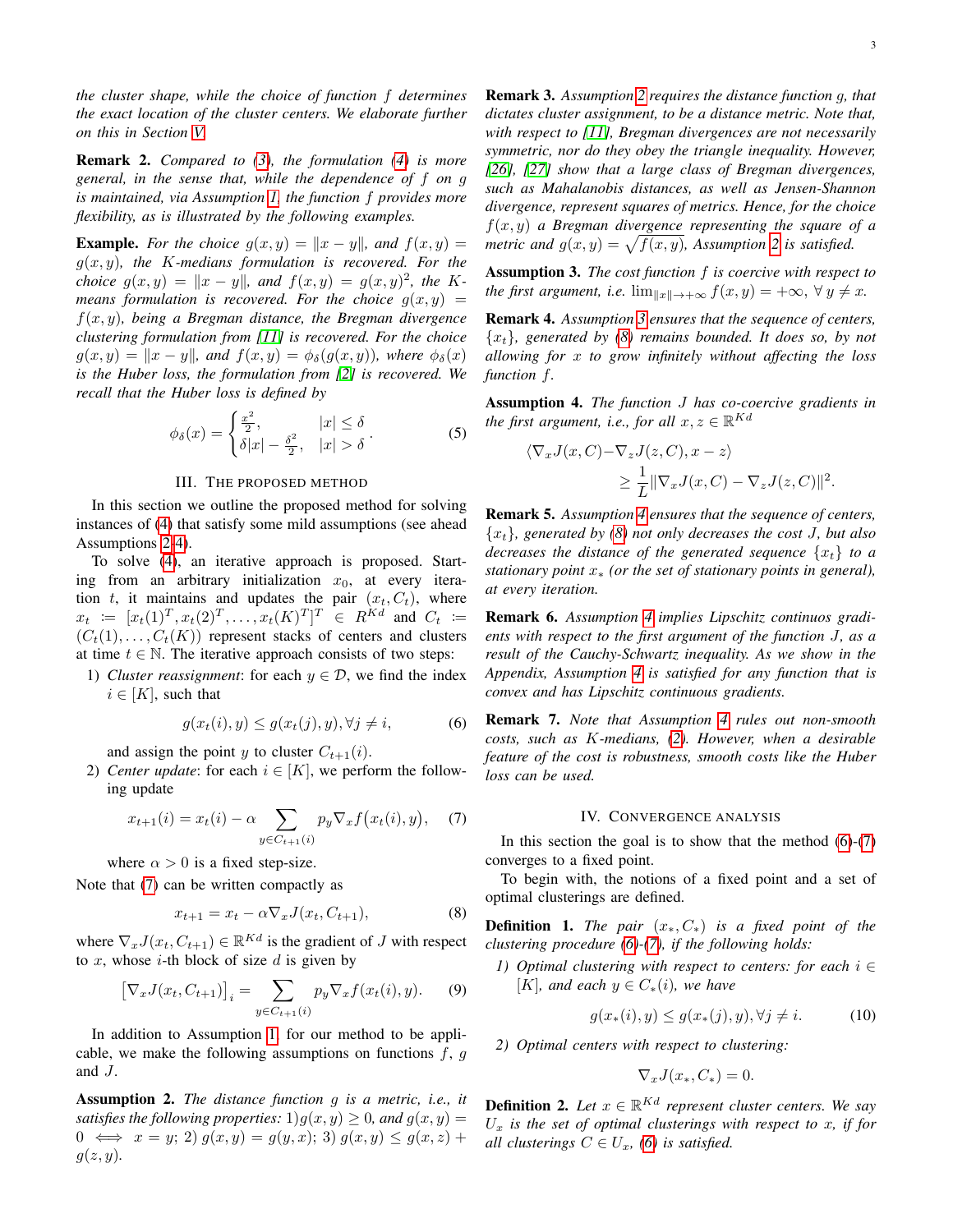<span id="page-3-8"></span> $\Box$ 

<span id="page-3-0"></span>**Definition 3.** Let  $x \in \mathbb{R}^{Kd}$  represent cluster centers. We define *the set*  $\overline{U}_x$  *as the set of clusterings with respect to x such that:* 1)  $\overline{U}_x \subset U_x$ ; 2)  $\forall C \in \overline{U}_x : \nabla_x J(x, C) = 0.$ 

Remark 8. *As we show in Section [IV,](#page-2-1) for a Bregman cost (of which the* K*-means problem is a special case) any fixed point, per Definition* [1](#page-2-8)*, represents a centroidal partition of the data, i.e., the centers*  $x_*(i)$  *correspond to the means of clusters* C∗(i)*. This is consistent with results in [\[11\]](#page-9-10), and shows that Definition [1](#page-2-8) is a natural one.*

Remark 9. *In a slight abuse of terminology, we will refer to a point* x *as fixed point, if there exists a clustering* C *such that* (x, C) *satisfies Definition [1.](#page-2-8)*

**Remark 10.** *Note that, by Definition [3,](#page-3-0) a pair*  $(x, C)$  *is a fixed point if*  $C \in \overline{U}_x$ *.* 

The main result of the paper is stated in Theorem [1,](#page-3-1) which shows the convergence of the sequence of cluster centers to a fixed point.

<span id="page-3-1"></span>Theorem 1. *Let Assumptions [1,](#page-1-6) [2,](#page-2-2) [3,](#page-2-5) [4](#page-2-3) hold. For the step-size choice*  $\alpha < \frac{2}{L}$  and any  $x_0 \in \mathbb{R}^{Kd}$ , the sequence of centers {xt} *generated by the algorithm [\(6\)](#page-2-7)-[\(7\)](#page-2-4), converges to a fixed point*  $x_* \in \mathbb{R}^{Kd}$ , *i.e.*, *a point such that*  $\overline{U}_{x_*} \neq \emptyset$ .

The result of Theorem [1](#page-3-1) is strong - for a fixed step-size, under arbitrary initialization, the proposed algorithm converges to a fixed point. In the context of  $K$ -means clustering, e.g. [\[5\]](#page-9-4), [\[11\]](#page-9-10), we achieve the same guarantees. In the context of different costs, e.g. Huber loss, compared to [\[2\]](#page-9-1), where the authors show convergence of the sequence of centers, under the assumptions that the clusters have already converged, and the initialization  $x_0$  is sufficiently close to a fixed point, our results are much stronger - we guarantee that the full sequence  ${x_t}$  converges to a fixed point, under arbitrary initialization. We also show that the clusters converge.

To prove Theorem [1,](#page-3-1) a series of intermediate lemmas is introduced. The proof outline follows a similar idea as the one developed in [\[28\]](#page-10-14).

The following lemma shows that the proposed algorithm decreases the objective function  $J$  in each iteration.

<span id="page-3-7"></span>**Lemma 1.** For the sequence  $\{(x_t, C_t)\}\$ , generated by [\(6\)](#page-2-7)-[\(7\)](#page-2-4), *with*  $\alpha < \frac{2}{L}$ , *the resulting sequence of costs*  $\{J(x_t, C_t)\}\$ *is non-increasing.*

*Proof.* To begin with, note that [\(6\)](#page-2-7) together with Assumption [1](#page-1-6) implies that the clustering reassignment step decreases the cost, i.e.

$$
J(x_t, C_{t+1}) = \sum_{i=1}^K \sum_{y \in C_{t+1}(i)} p_y f(x_t(i), y)
$$
  
 
$$
\leq \sum_{i=1}^K \sum_{y \in C_t(i)} p_y f(x_t(i), y) = J(x_t, C_t).
$$
 (11)

Next, using Lipschitz continuity of gradients of J (recall

Remark [6\)](#page-2-9), we have

$$
J(x_{t+1}, C_{t+1}) \leq J(x_t, C_{t+1}) + \frac{L}{2} ||x_{t+1} - x_t||^2
$$
  
+  $\langle \nabla_x J(x_t, C_{t+1}), x_{t+1} - x_t \rangle$ .

Using [\(8\)](#page-2-6), we get

$$
J(x_{t+1}, C_{t+1}) \leq J(x_t, C_{t+1}) - c(\alpha) \|\nabla_x J(x_t, C_{t+1})\|^2,
$$

where  $c(\alpha) = \alpha \left(1 - \frac{\alpha L}{2}\right)$ . Choosing  $\alpha < \frac{2}{L}$  ensures that  $c(\alpha) > 0$ , and combining with [\(11\)](#page-3-2), we get

$$
J(x_{t+1}, C_{t+1}) \leq J(x_t, C_{t+1}) - c(\alpha) \|\nabla_x J(x_t, C_{t+1})\|^2
$$
  
\n
$$
\leq J(x_t, C_t) - c(\alpha) \|\nabla_x J(x_t, C_{t+1})\|^2
$$
  
\n
$$
\leq J(x_t, C_t),
$$
\n(12)

which completes the proof.

The following lemma shows that, if two cluster centers are sufficiently close, the optimal clustering sets match.

<span id="page-3-6"></span>**Lemma 2.** Let  $x \in \mathbb{R}^{Kd}$  represent cluster centers. Then,  $\exists \epsilon > 0$ , such that, for any center  $x' \in \mathbb{R}^{Kd}$ , satisfying  $\max_{i \in [K]} g(x(i), x'(i)) < \epsilon$ , we have  $U_{x'} \subset U_x$ .

*Proof.* For given cluster centers  $x \in \mathbb{R}^{Kd}$  and each data point  $y \in \mathcal{D}$ , we denote by  $\mathcal{K}_x^{\star}(y)$  the set of cluster indices i whose centers  $x(i)$  are closest to y:

$$
\mathcal{K}_x^{\star}(y) = \underset{i \in [K]}{\arg \min} g(x(i), y).
$$

Define

<span id="page-3-5"></span>
$$
\epsilon_0 := \min_{y \in \mathcal{D}} \min_{i \in [K] \setminus \mathcal{K}_x^*(y)} g(x(i), y) - g(x(c_y^*), y), \tag{13}
$$

where  $c_y^*$  denotes an arbitrary cluster in  $\mathcal{K}_x^*(y)$ . By the construction of  $\mathcal{K}_x^{\star}(y)$  and finiteness of the set of data points D, we have that  $\epsilon_0 > 0$ .

Let  $\mathcal{X}_{x,\epsilon} := \{x' \in \mathbb{R}^{Kd} : g(x(i), x(i)') < \epsilon, \forall i \in [K] \},$ where  $\epsilon > 0$ . We show that, for each  $x' \in \mathcal{X}_{x,\epsilon_0/2}$ , for each  $y \in \mathcal{D}$ , there holds

<span id="page-3-4"></span><span id="page-3-3"></span>
$$
\mathcal{K}_{x'}^{\star}(y) \subseteq \mathcal{K}_x^{\star}(y). \tag{14}
$$

From  $(14)$ , it is easy to see that any optimal cluster assignment with respect to  $x'$ ,  $C \in U_{x'}$ , will also be optimal with respect to  $x$ , thus implying the claim of the lemma.

To prove  $(14)$ , fix an arbitrary data point y and fix an arbitrary  $i \in \mathcal{K}_{x'}^{\star}(y)$ . We want to show that  $i \in \mathcal{K}_{x}^{\star}(y)$  as well, i.e., that cluster center  $x(i)$  belongs to the set of cluster centers  $x$  closest to  $y$ . By the triangle inequality for  $q$ , we have

<span id="page-3-2"></span>
$$
g(x(i), y) \le g(x(i), x'(i)) + g(x'(i), y)
$$
  

$$
< \frac{\epsilon_0}{2} + g(x'(j), y)
$$
  

$$
\le \frac{\epsilon_0}{2} + g(x(j), x'(j)) + g(x(j), y)
$$
  

$$
< \epsilon_0 + g(x(j), y),
$$
 (15)

where in the second line we use the fact that  $x' \in \mathcal{X}_{x,\epsilon_0/2}$  (for index *i*) and the fact that  $i \in \mathcal{K}_{x'}^{\star}(y)$ , in the third line we apply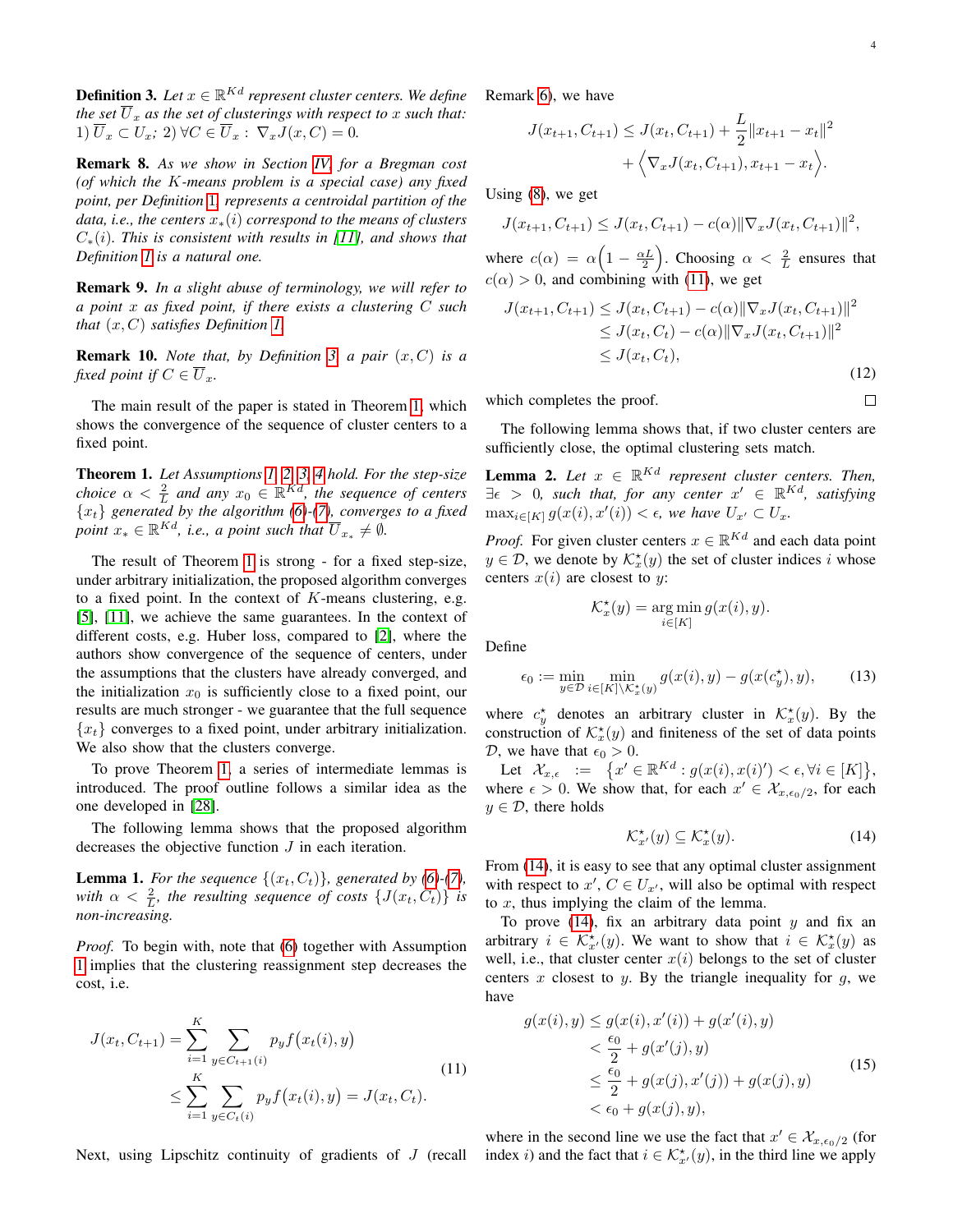the triangle inequality for  $g$ , and in the fourth line we use again the fact that  $x'$  is in the  $\epsilon_0/2$  neighborhood of x (for index j). For the sake of contradiction, suppose now that  $i \notin \mathcal{K}_x^*(y)$  and take  $j \in \mathcal{K}_x^*(y)$  (note that [\(15\)](#page-3-4) holds for all  $j \in [K]$ ). Then, from [\(13\)](#page-3-5) we have  $g(x(i), y) \ge g(x(j), y) + \epsilon_0$ , which clearly contradicts [\(15\)](#page-3-4). This proves [\(14\)](#page-3-3) and subsequently proves the lemma.  $\Box$ 

The next lemma shows that, if a limit point of the sequence of centers exists, it must be a fixed point.

<span id="page-4-8"></span>**Lemma 3.** Any convergent subsequence of the sequence  $\{x_t\}$ , *generated by [\(6\)](#page-2-7)-[\(7\)](#page-2-4), converges to a fixed point.*

*Proof.* Let  ${x_t}_s$ <sub>s=0</sub> be a convergent subsequence of  ${x_t}$ . Let  $x_*$  be its limit point and assume the contrary, that  $x_*$  is not a fixed point. By Definition [1](#page-2-8), this means

$$
\|\nabla_x J(x_*, C)\| > 0, \,\forall C \in U_{x_*}.
$$

As the number of possible clusterings is finite, we can define

<span id="page-4-0"></span>
$$
\min_{C \in U_{x*}} \|\nabla_x J(x_*, C)\| = \epsilon_1 > 0. \tag{16}
$$

From the assumption  $x_{t_s} \rightarrow x_*$ , we have that, for a fixed  $\delta_* > 0$ , there exists a sufficiently large  $s_0 > 0$ , such that

$$
\forall i \in [K], \ \forall s \ge s_0 : \|x_{t_s}(i) - x_*(i)\| < \delta_*.
$$

It then follows from the continuity of  $q$  that there exists a sufficiently large  $s_0 > 0$ , such that  $g(x_{t_s}(i), x_*(i)) < \epsilon_*$ . Per Lemma [2,](#page-3-6) we then have  $C_{x_{t_s}+1} \in U_{x_{t_s}} \subset U_{x_*}, \ \forall s \geq s_0$ . From [\(16\)](#page-4-0), we have

<span id="page-4-4"></span>
$$
\|\nabla_x J(x_*, C_{t_s+1})\| \ge \epsilon_1, \ \forall s \ge s_0. \tag{17}
$$

Next, using the results established in Lemma [1,](#page-3-7) we have

$$
J(x_{t+1}, C_{t+1}) \leq J(x_t, C_t) - c(\alpha) \|\nabla_x J(x_t, C_{t+1})\|^2
$$
  
\n
$$
\leq J(x_{t-1}, C_{t-1}) - c(\alpha) \|\nabla_x J(x_{t-1}, C_t)\|^2
$$
  
\n
$$
- c(\alpha) \|\nabla_x J(x_t, C_{t+1})\|^2 \leq \dots
$$
  
\n
$$
\leq J(x_0, C_1) - c(\alpha) \sum_{r=0}^t \|\nabla_x J(x_r, C_{r+1})\|^2.
$$

Rearranging, we get

$$
c(\alpha) \sum_{r=0}^{t} \|\nabla_x J(x_r, C_{r+1})\|^2 \le J(x_0, C_1) - J(x_{t+1}, C_{t+1})
$$
  

$$
\le J(x_0, C_1).
$$
 (18)

Additionally, we have

<span id="page-4-2"></span>
$$
\sum_{j=0}^{s(t)} \|\nabla_x J(x_{t_j}, C_{t_j+1})\|^2 \le \sum_{j=0}^t \|\nabla_x J(x_j, C_{j+1})\|^2, \quad (19)
$$

where  $s(t) = \sup\{j : t_j \le t\}$ . Combining [\(18\)](#page-4-1) and [\(19\)](#page-4-2), we get  $\epsilon(t)$ 

<span id="page-4-3"></span>
$$
c(\alpha) \sum_{j=0}^{s(t)} \|\nabla_x J(x_{t_j}, C_{t_j+1})\|^2 \le J(x_0, C_1). \tag{20}
$$

Noting that the term on the right hand side of [\(20\)](#page-4-3) is finite and independent of t, and  $s(t) \rightarrow +\infty$  as  $t \rightarrow +\infty$ , we can take the limit as  $t \rightarrow +\infty$ , to obtain

$$
c(\alpha) \sum_{j=0}^{\infty} \|\nabla_x J(x_{t_j}, C_{t_j+1})\|^2 \le J(x_0, C_1) < +\infty,
$$

which implies

$$
\lim_{s \to \infty} \|\nabla_x J(x_{t_s}, C_{t_s+1})\|^2 = 0.
$$

Fix an  $\epsilon > 0$ . By the definition of limits, there exists a  $s_1 > 0$ , such that

$$
\|\nabla_x J(x_{t_s}, C_{t_s+1})\| < \epsilon, \ \forall s \ge s_1.
$$

On the other hand, from  $x_{t_s} \to x_*$ , there exists a  $s_2 > 0$ , such that

$$
||x_{t_s} - x_*|| < \epsilon, \ \forall s \ge s_2.
$$

As  $C_{x_{t_s+1}} \in U_{x_{t_s}} \subset U_{x_*}, \forall s \geq s_0$ , for any  $s \geq$  $\max\{s_0, s_1, s_2\}$ , we have

$$
\|\nabla_x J(x_*, C_{t_s+1})\| \le \|\nabla_x J(x_*, C_{t_s+1}) - \nabla_x J(x_{t_s}, C_{t_s+1})\| + \|\nabla_x J(x_{t_s}, C_{t_s+1})\| \le L\|x_* - x_{t_s}\| + \epsilon < (L+1)\epsilon,
$$

where we used the Lipschitz continuity of the gradients of J in the second inequality. As  $\epsilon > 0$  was arbitrarily chosen, we can conclude

<span id="page-4-5"></span>
$$
\|\nabla_x J(x_*, C_{t_s+1})\| \to 0,\tag{21}
$$

which clearly contradicts [\(17\)](#page-4-4). Hence, we can conclude that  $x<sub>*</sub>$  is a fixed point, i.e.,

$$
\exists C \in U_{x*}: \|\nabla_x J(x_*, C)\| = 0.
$$

The next lemma proves a stronger result, namely, that the clusters converge in finite time.

<span id="page-4-9"></span>Lemma 4. *For any convergent subsequence of the sequence of centers,*  $\exists s_0 > 0$ *, such that*  $\forall s \geq s_0$  :  $C_{t_s+1} \in U_{x_*}$ *, where*  $x_*$  *is the limit of the sequence*  $\{x_{t_s}\}.$ 

*Proof.* Let

$$
\delta := \min_{C \in U_{x^*} \setminus \overline{U}_{x^*}} \| \nabla_x J(x^*, C) \|.
$$

Note that, by construction of  $\overline{U}_{x^*}$ , it must be that  $\|\nabla_x J(x^\star, C)\| > 0$  for each  $C \in U_{x^\star} \setminus \overline{U}_{x^\star}$ , which together with the finiteness of  $U_{x^*} \setminus \overline{U}_{x^*}$ , implies  $\delta > 0$ .

<span id="page-4-1"></span>For the sake of contradiction, suppose now that  $C_{t<sub>s</sub>+1} \in$  $U_{x^*} \setminus \overline{U}_{x^*}$ , infinitely often. Then,  $\|\nabla_x J(x^*, C_{t_s+1})\| \ge \delta$ infinitely often, which clearly contradicts [\(21\)](#page-4-5).  $\Box$ 

The following lemma shows that the generated sequence of cluster centers stays bounded.

<span id="page-4-7"></span>**Lemma 5.** *The sequence of cluster centers*  $\{x_t\}$ *, generated by [\(6\)](#page-2-7)-[\(7\)](#page-2-4), is bounded.*

*Proof.* By Lemma [1,](#page-3-7) we have

<span id="page-4-6"></span>
$$
J(x_{t+1}, C_{t+1}) \le J(x_t, C_{t+1}) \le \dots \le J(x_1, C_1)
$$
  

$$
\le J(x_0, C_1) < +\infty.
$$
 (22)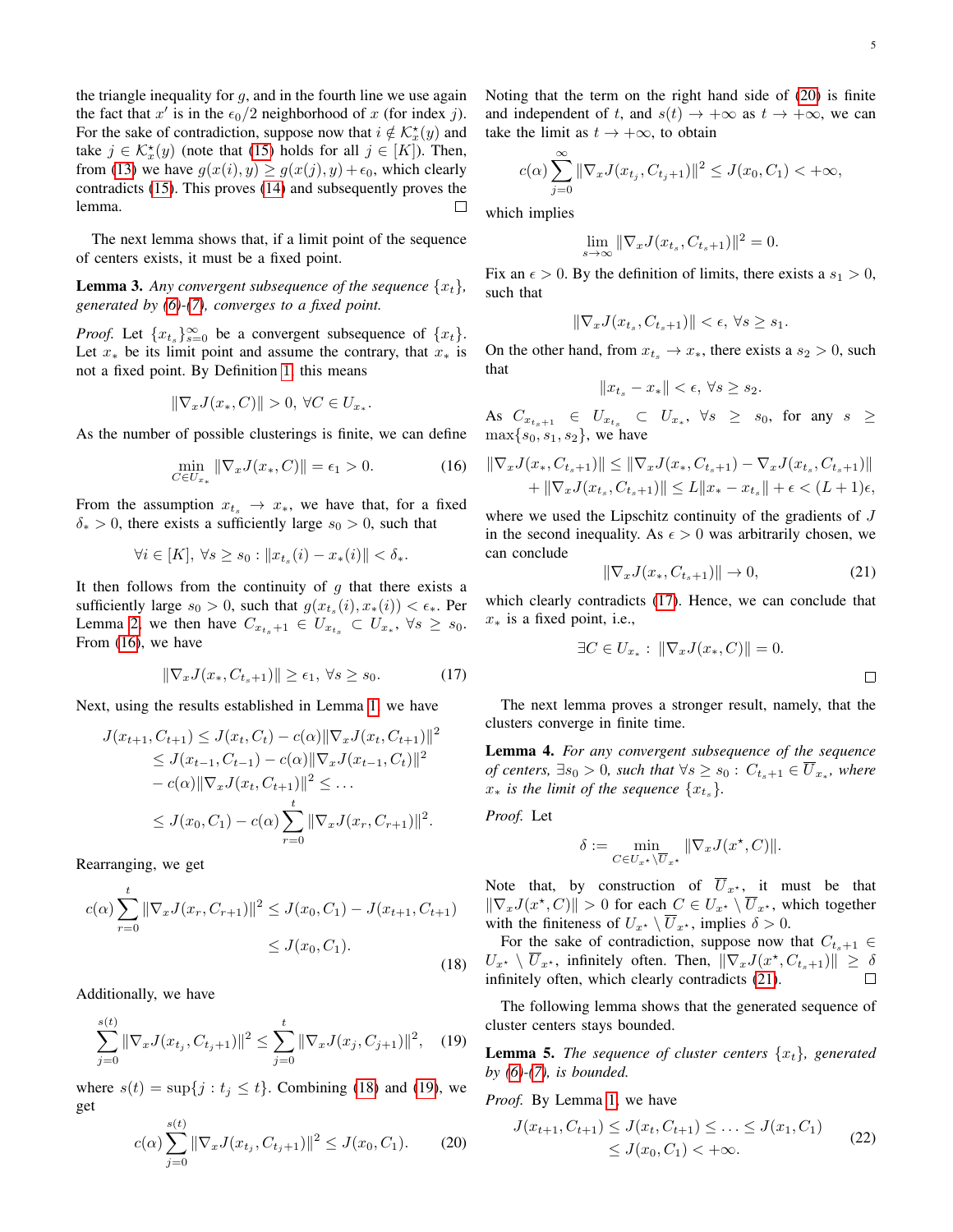Recalling equation [\(4\)](#page-1-5), for  $x \in \mathbb{R}^{Kd}$  and a clustering C, we For an arbitrary  $\epsilon \in (0, \epsilon_{x_*})$ , let  $t_0 > 0$  be such that define

$$
J_i(x(i), C(i)) = \sum_{y \in C(i)} p_y f(x(i), y),
$$

so that

$$
J(x, C) = \sum_{i=1}^{K} J_i(x(i), C(i)).
$$
 (23)

For the sake of contradiction, suppose that the sequence of centers  $\{x_t\}$  is unbounded. This implies the existence of a cluster k and a subsequence  $t_s$  such that  $||x_{t_s}(i)|| \rightarrow +\infty$ . For each  $t_s$ , let  $t_s = \max\{t \le t_s : C_t(i) \ne \emptyset\}$ , i.e.,  $t_s$  is the largest element in the sequence prior to  $t_s$ , such that the *i*-th cluster is non-empty.

Recalling the update rule [\(7\)](#page-2-4), it is not hard to see that  $x_{t_s}(i) = x_{t_s}(i)$ , for all s, implying  $||x_{t_s}(i)|| \rightarrow +\infty$ . By Assumption [3](#page-2-5) and the fact that  $C_{t_s}(i)$  is nonempty for each s, we have

$$
\lim_{\|x_{\underline{t_s}}(i)\| \to +\infty} J_k(x_{\underline{t_s}}(i), C_{\underline{t_s}}(i)) = +\infty. \tag{24}
$$

Note that this is the case regardless of the clustering  $C_{t_s}$ , as the dataset  $D$  is finite, and therefore a bounded set. It is easy to see that unboundness of  $J_i$  implies unboundedness of  $J$ , i.e.,  $\lim_{s\to+\infty} J(x_{t_s}, C_{t_s}) = +\infty$ . But this contradicts [\(22\)](#page-4-6), hence proving the claim of the lemma.  $\Box$ 

The next lemma shows that, if a point in the sequence of centers is sufficiently close to a fixed point, then all the subsequent points remain in the neighborhood of the fixed point.

<span id="page-5-8"></span>**Lemma 6.** Let  $\{x_t\}$  be the sequence of cluster centers *generated by [\(6\)](#page-2-7)-[\(7\)](#page-2-4), with the step-size satisfying*  $\alpha < \frac{2}{L}$ *. Let*  $x_*$  *be a fixed point, in the sense that*  $\overline{U}_{x_*} \neq \emptyset$ *. Then,* ∃ $\epsilon_{x_*} > 0$ *, such that,*  $\forall \epsilon \in (0, \epsilon_{x_*}), \exists t_{\epsilon} > 0$ *, such that, if*  $||x_{t_0} - x_*|| \leq \epsilon$ *, for some*  $t_0 > t_{\epsilon}$ *, then*  $||x_t - x_*|| \leq \epsilon$ *, for all*  $t \geq t_0$ *.* 

*Proof.* Recall that, by Lemma [1,](#page-3-7) the sequence of costs  ${J(x_t, C_t)}_{t\geq0}$  is decreasing. Moreover, since  $J(x, C) \geq 0$ , we know that the limit of the sequence of costs exists and is finite. Let

<span id="page-5-0"></span>
$$
J_* = \lim_{t \to \infty} J(x_t, C_t). \tag{25}
$$

By assumption,  $\overline{U}_{x*} \neq \emptyset$ . From the definition of  $\overline{U}_{x*}$ , for all  $C \in U_{x*} \setminus \overline{U}_{x*}$  we have

<span id="page-5-3"></span>
$$
\|\nabla_x J(x_*, C)\| > 0. \tag{26}
$$

As  $U_{x*}$  is a finite set, we can define

$$
\epsilon_1 = \min_{C \in U_{x_*} \setminus \overline{U}_{x_*}} \|\nabla_x J(x_*, C)\| > 0.
$$

Let  $\epsilon_* > 0$  be such that Lemma [2](#page-3-6) holds. From the continuity of g, we have

<span id="page-5-2"></span>
$$
\exists \delta_* > 0 \,\forall x: \|x - x_*\| < \delta_* \implies g(x, x_*) < \epsilon_*. \tag{27}
$$

Define

<span id="page-5-1"></span>
$$
\epsilon_{x_*} = \min\left\{\delta_*, \frac{\epsilon_1}{L}\right\}.
$$
 (28)

<span id="page-5-7"></span>
$$
J(x_t, C_t) \le J_* + \frac{c(\alpha)}{2} (\epsilon_1 - L\epsilon)^2, \ \forall t \ge t_0,
$$
 (29)

with  $c(\alpha)$  defined as in Lemma [1.](#page-3-7) Note that the choice of  $t_0$ is possible, from [\(25\)](#page-5-0) and the fact that  $(\epsilon_1 - L\epsilon)^2 > 0$ . Our goal now is to show that, for a fixed  $\epsilon \in (0, \epsilon_{x_*})$ , if for some t :  $t \ge t_0$  and  $||x_t - x_*|| < \epsilon$ , then  $||x_{t+1} - x_*|| < \epsilon$ .

First note that, if  $t \ge t_0$  and  $||x_t - x_*|| < \epsilon$ , it holds that  $C_{t+1} \in \overline{U}_{x_*}$ . To see this, assume the contrary,  $||x_t - x_*|| < \epsilon$ and  $C_{t+1} \notin \overline{U}_{x_*}$ . It follows from [\(28\)](#page-5-1) that

$$
||x_t - x_*|| < \delta_*.
$$

From [\(27\)](#page-5-2) and Lemma [2,](#page-3-6) we then have  $U_{x_t} \subset U_{x_*}$ , and hence,  $C_{t+1} \in U_{x_*}$ . Using Lipschitz continuity of gradients of J, we get

<span id="page-5-4"></span>
$$
\|\nabla_x J(x_t, C_{t+1}) - \nabla_x J(x_*, C_{t+1})\| \le L\|x_t - x_*\| \le L\epsilon.
$$
\n(30)

As  $C_{t+1} \notin \overline{U}_{x_*}$ , from [\(26\)](#page-5-3), we have

<span id="page-5-5"></span>
$$
\|\nabla_x J(x_*, C_{t+1})\| \ge \epsilon_1. \tag{31}
$$

Applying the triangle inequality, [\(30\)](#page-5-4) and [\(31\)](#page-5-5), we get

<span id="page-5-6"></span>
$$
\|\nabla_x J(x_t, C_{t+1})\| \ge \epsilon_1 - L\epsilon. \tag{32}
$$

Note that, by [\(28\)](#page-5-1), the right-hand side of [\(32\)](#page-5-6) is positive. Combining  $(12)$ ,  $(29)$  and  $(32)$ , we have

$$
J(x_{t+1}, C_{t+1}) \leq J(x_t, C_t) - c(\alpha) \|\nabla_x J(x_t, C_{t+1})\|^2
$$
  
\n
$$
\leq J_* + \frac{c(\alpha)}{2} (\epsilon_1 - L\epsilon)^2 - c(\alpha) \|\nabla_x J(x_t, C_{t+1})\|^2
$$
  
\n
$$
\leq J_* + \frac{c(\alpha)}{2} (\epsilon_1 - L\epsilon)^2 - c(\alpha) (\epsilon_1 - L\epsilon)^2
$$
  
\n
$$
< J_*,
$$

which is a contradiction. Hence,  $C_{t+1} \in U_{x_*}$ .

Using Assumption [4,](#page-2-3) the update rule [\(8\)](#page-2-6), and the fact that  $C_{t+1} \in \overline{U}_{x_*}$ , we have

$$
||x_{t+1} - x_*||^2 = ||x_t - \alpha \nabla_x J(x_t, C_{t+1}) - x_*||^2
$$
  
\n
$$
= ||x_t - x_*||^2 + \alpha^2 ||\nabla_x J(x_t, C_{t+1})||^2
$$
  
\n
$$
- 2\alpha \langle \nabla_x J(x_t, C_{t+1}), x_t - x_* \rangle
$$
  
\n
$$
\le ||x_t - x_*||^2 - \alpha \left(\frac{2}{L} - \alpha\right) ||\nabla_x J(x_t, C_{t+1})||^2
$$
  
\n
$$
\le ||x_t - x_*||^2 < \epsilon^2,
$$
\n(33)

where the second inequality follows from the step-size choice  $\alpha < \frac{2}{L}$ . Therefore, we have shown that

$$
||x_t - x_*|| < \epsilon \implies ||x_{t+1} - x_*|| < \epsilon.
$$

The same result holds for all  $s > t$  inductively, which proves the claim.  $\Box$ 

We are now ready to prove Theorem [1.](#page-3-1)

*Proof of Theorem [1.](#page-3-1)* By Lemma [1](#page-3-7) and the fact that the corresponding sequence of costs  $\{J(x_t, C_t)\}\$ is nonnegative, we know this sequence converges to some  $J_* \in \mathbb{R}_+$ , by the monotone convergence theorem. On the other hand, by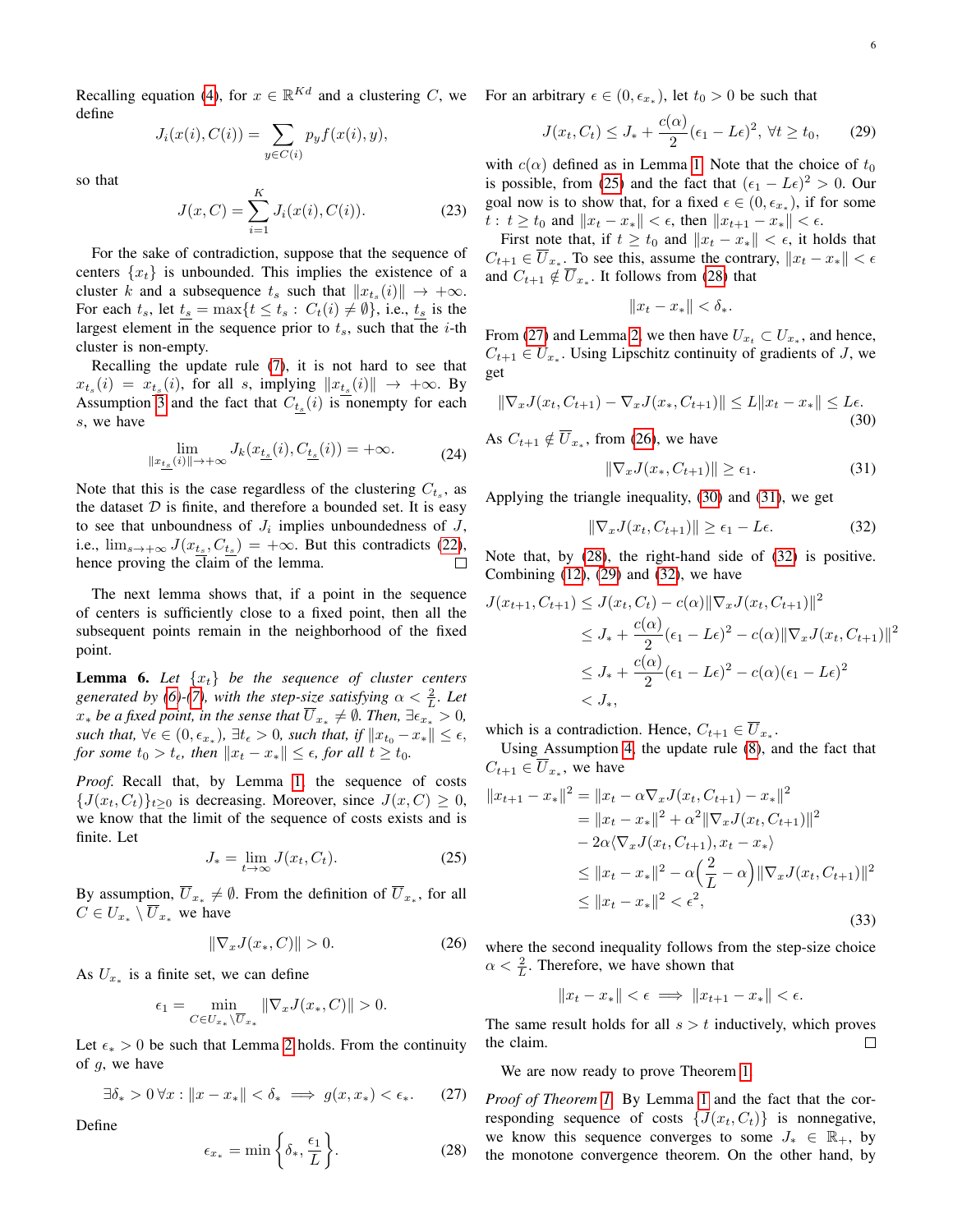Bolzano-Weierstrass theorem and Lemma [5,](#page-4-7) the sequence  ${x_t}$ has a convergent subsequence,  $\{x_{t_s}\}\$ , with some  $x_* \in \mathbb{R}^{Kd}$  as its limit. From the continuity of J and convergence of  $\{x_{t_s}\}\,$ we can then conclude that  $J_* = \lim_{s \to +\infty} J(x_{t_s}, C_{t_s})$  $J(x_*, C_*)$ , for some  $C_* \in U_{x_*}$ . Lemma [3](#page-4-8) then implies that  $x<sub>*</sub>$  is a fixed point. Finally, Lemmas [4](#page-4-9) and [6](#page-5-8) imply the convergence of the entire sequence  $\{x_t\}$  to  $x_*$ . П

Remark 11. *We note that the convergence guarantees of our method are independent of the initialization. Therefore, our method is amenable to seeding procedures, such as* K*means++.*

## V. FIXED POINT ANALYSIS

<span id="page-6-0"></span>In this section we analyse the fixed points and their properties. To begin with, we formally define the notion of Voronoi partitions, e.g., [\[29\]](#page-10-15).

<span id="page-6-1"></span>Definition 4. *Let* (V, d) *be a metric space. For a set*  $X \subset V$ *, and*  $z = (z(1), \ldots, z(K)) \in V^K$ *, we say that*  $P = (P(1), \ldots, P(K))$  *is a Voronoi partition of the set* X, *generated by* z*, with respect to the metric* d*, if* P *is a partition of* X and additionally, for every  $i \in [K]$ 

$$
P(i) = \{ x \in X : d(z(i), x) \le d(z(j), x), \forall j \neq i \}.
$$

From Definitions [1](#page-2-8) and [4,](#page-6-1) it is clear that, for a fixed point  $(x_*, C_*)$ , the clustering  $C_*$  represents a Voronoi partition of  $\mathcal{D}$ , with respect to  $g$ , generated by  $x_{*}$ . Moreover, from Definition [2,](#page-2-10) it is clear that, for any point x, the set  $U_x$  represents the set of all possible Voronoi partitions of  $D$ , generated by  $x$ .

From the cluster reassignment step [\(6\)](#page-2-7), we can see that in our approach, the clusters represent Voronoi partitions with respect to  $q$ . It is known that different distance metrics induce different Voronoi partitions, e.g., [\[29\]](#page-10-15), and the choice of metrics affects the shape of the resulting partitions. For example, choosing  $g_1(x, y) = ||x - y||$ , the standard Euclidean distance and  $g_2(x, y) = ||x - y||_A$ , a Mahalanobis distance (see [\(35\)](#page-6-2) ahead), would potentially result in different Voronoi partitions of the dataset. In that sense, the distance function  $q$ determines the *cluster shape*.

Using [\(9\)](#page-2-11), the fixed point condition from Definition [1](#page-2-8) is equivalent to

$$
\forall i \in [K] : \nabla_x J_i(x_*(i), C_*(i)) = 0 \iff
$$
  

$$
\forall i \in [K] : \sum_{y \in C(i)} p_y \nabla_x f(x_*(i), y) = 0.
$$
 (34)

From [\(34\)](#page-6-3), we can see that the exact location of a cluster center is determined by  $f$ . In that sense, the cost function  $f$ determines the *location of cluster centers*. For example, for the choice  $g(x, y) = ||x-y||$ ,  $f_1(x, y) = \frac{1}{2} ||x-y||^2$  and  $f_2(x, y) =$  $\phi_{\delta}(g(x, y))$ , where  $\phi_{\delta}$  is the Huber loss defined in [\(5\)](#page-2-12), we can see that in both cases the cluster shapes will be determined by the Euclidean distance metric. However, applying [\(34\)](#page-6-3) to  $f_1$  and  $f_2$ , it can be shown that

$$
x_1(i) = \frac{1}{\mu_{\mathcal{D}}(C_1(i))} \sum_{y \in C_1(i)} p_y y,
$$
  

$$
x_2(i) = \frac{\sum_{y \in C_2(i)} p_y y + \sum_{y \in \overline{C_2}(i)} \frac{\delta}{\|x_2(i) - y\|} p_y y}{\sum_{y \in \underline{C_2}(i)} p_y + \sum_{y \in \overline{C_2}(i)} \frac{\delta}{\|x_2(i) - y\|} p_y},
$$

where  $\overline{C_2}(i) = \{y \in C_2(i) : ||x_2(i) - y|| > \delta\}, \underline{C_2}(i) = \{y \in$  $C_2(i) : ||x_2(i) - y|| \le \delta$ ,  $x_1(i)$  and  $x_2(i)$  satisfy [\(34\)](#page-6-3) for  $f_1$ and  $f_2$  respectively, and  $\mu_{\mathcal{D}}(C(i)) = \sum_{y \in C(i)} p_y$ , represents the measure of the  $i$ -th cluster. Hence, we see that the function  $f$  dictates the exact location of the cluster center within the cluster.

Remark 12. *Note that, while a fixed point of Huber loss takes the form of*  $x_2(i)$ *, as defined above, it is not actually a trivially computable closed form solution, as both sides of the equality contain*  $x_2(i)$ *. Therefore, to obtain such a form in practice, an iterative solver is required.*

# *A. Case study: Centroidal Voronoi Partitions*

A Voronoi partition  $C$  of the set  $D$  generated by  $x$  is called centroidal, if the generator of each partition corresponds to its center, i.e.

$$
x(i) = \frac{1}{\mu_{\mathcal{D}}(C(i))} \sum_{y \in C(i)} p_y y, \ \forall i \in [K].
$$

The authors in  $[11]$  show that, if the cost function f is a Bregman divergence, the Lloyd-type algorithm [\[5\]](#page-9-4) is optimal, i.e., using centroidal Voronoi partitions results in the minimal loss in Bregman information. In what follows, we show that, for a Bregman divergence-type cost function, our algorithm converges to the set of centroidal Voronoi partitions. To this end, we first define the notion of Bregman divergence.

**Definition 5.** Let  $\phi : \mathbb{R}^d \mapsto \mathbb{R}$  be a strictly convex, differen*tiable function. The Bregman divergence defined by* φ *is given by*  $d_{\phi}(p,q) = \phi(p) - \phi(q) - \langle \nabla \phi(q), p - q \rangle$ .

<span id="page-6-3"></span>As a consequence of strict convexity of  $\phi$ , we have  $d_{\phi} \geq 0$ , and  $d_{\phi}(p,q) = 0 \iff p = q$ . However, in general,  $d_{\phi}$  is not a metric. Therefore, in our framework, Bregman divergences are used as  $f(x, y) = d_{\phi}(y, x)$ . To define an appropriate metric  $g$ , we rely on the works [\[26\]](#page-10-12), [\[27\]](#page-10-13), that show a rich class of Bregman divergences that represent squares of metrics. Examples include Mahalanobis distance based Bregman divergences, as well as the Jensen-Shannon entropy. We show in the Appendix that, on a properly defined support, the Jensen-Shannon entropy satisfies Assumptions [1-](#page-1-6)[4.](#page-2-3) Here, we define the Mahalanobis distance based Bregman divergences and show how they fit our framework. Let  $A \in \mathbb{R}^{d \times d}$ be a symmetric positive definite matrix. The corresponding Bregman divergence is then given by

<span id="page-6-2"></span>
$$
d_{\phi}(x, y) = \frac{1}{2}(x - y)^{T} A(x - y).
$$
 (35)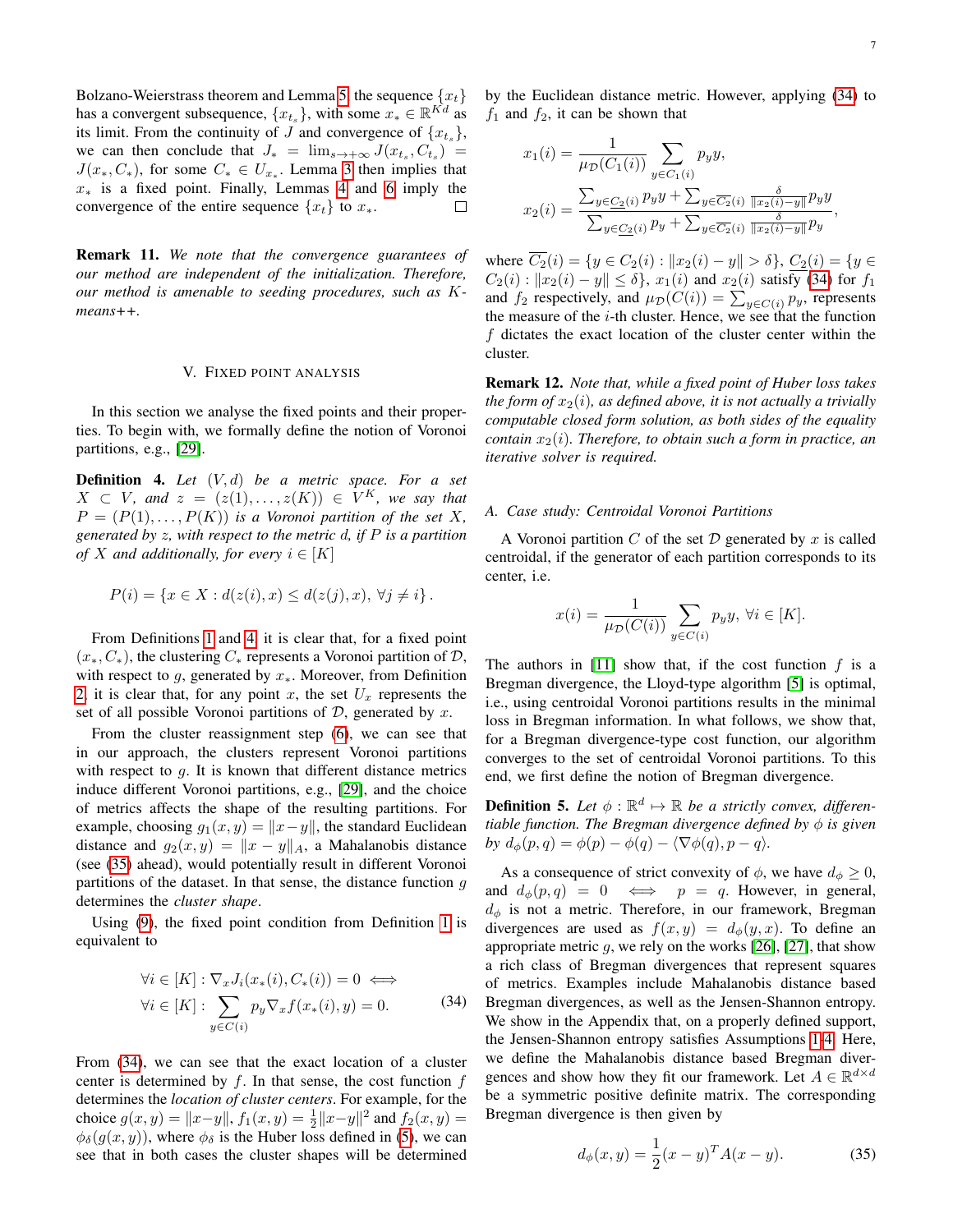This class of Bregman divergences is covered by our formulation, for the choice

$$
f(x,y) = \frac{1}{2}(x-y)^T A(x-y),
$$

$$
g(x,y) = ||x-y||_A,
$$
where  $||x||_A := \sqrt{\langle Ax, x \rangle}.$ 

Lemma 7. *Let f be a Bregman divergence, satisfying Assumptions [1](#page-1-6)[-4.](#page-2-3) Then, the gradient clustering algorithm converges to the set of centroidal Voronoi partitions.*

*Proof.* To this end, we want to show that, for an arbitrary fixed point  $(x_*, C_*)$  of the algorithm, the pair produces a centroidal Voronoi partition.

From Definition [1,](#page-2-8) it is clear that  $C_*$  is a Voronoi partition of the dataset, generated by  $x_{*}$ . Now, let  $f(x, y)$  be a Bregman divergence, for some strictly convex  $\phi$ . From the definition of Bregman divergence, we then have

$$
\nabla_x f(x, y) = -\nabla \phi(x) + \nabla \phi(x) - \nabla^2 \phi(x)(y - x)
$$
  
=  $\nabla^2 \phi(x)(x - y)$ .

Combining with [\(34\)](#page-6-3), we get, for all  $i \in [K]$ 

$$
0 = \sum_{y \in C_*(i)} p_y \nabla_x f(x_*(i), y)
$$
  
=  $\nabla^2 \phi(x_*(i)) \bigg( \sum_{y \in C_*(i)} p_y(x_*(i) - y) \bigg).$ 

From the strict convexity of  $\phi$ , we have

$$
\sum_{y \in C_*(i)} p_y \nabla_x f(x_*(i), y) = 0
$$
\n
$$
\iff \sum_{y \in C_*(i)} p_y(x_*(i) - y) = 0
$$
\n
$$
\iff x_*(i) = \frac{1}{\mu_D(C_*(i))} \sum_{y \in C_*(i)} p_y y.
$$
\n(36)

We have shown that the generators of Voronoi partitions correspond to their respective centers, which completes the proof.  $\Box$ 

## *B. Case study: Beyond Centroidal Voronoi Partitions*

Note that, in the case the cost used is a Bregman distance, the fixed point has a closed-form solution [\(36\)](#page-7-1). Therefore, in each iteration of the algorithm, it is possible to compute the optimal cluster center, which is exactly what the Lloyd algorithm does. The Lloyd algorithm [\[5\]](#page-9-4), and its generalization [\[11\]](#page-9-10), perform the following two steps:

1) *Cluster reassignment*: for each  $y \in \mathcal{D}$ , find the cluster center  $i \in [K]$ , such that

$$
g(x_t(i), y) \le g(x_t(j), y), \forall j \ne i,
$$

and assign the point y to cluster  $C_{t+1}(i)$ .

2) *Center update*: for each  $i \in [K]$ , perform the following update

<span id="page-7-2"></span>
$$
x_{t+1}(i) = \frac{1}{\mu_{\mathcal{D}}(C_{t+1}(i))} \sum_{y \in C_{t+1}(i)} p_y y. \tag{37}
$$

The authors in [\[16\]](#page-10-2) analyze the update rule [\(37\)](#page-7-2) and show that it corresponds to performing a Newton step in each iteration. The authors in [\[11\]](#page-9-10) show an even stronger result - in the case  $f$  is a Bregman divergence, the update [\(37\)](#page-7-2) corresponds to the optimal update, in terms of minimizing the Bregman information.

From that perspective, naively extending the Lloyd's algorithm to a general cost  $f$  would correspond to

<span id="page-7-3"></span>
$$
x_{t+1}(i) = \underset{x(i)}{\text{arg min}} \sum_{y \in C_{t+1}(i)} \frac{p_y}{\mu_{\mathcal{D}}(C_{t+1}(i))} f(x(i), y). \tag{38}
$$

Performing the update [\(38\)](#page-7-3) would require solving an optimization problem in each iteration. This computation might be prohibitively expensive. In this case, the update [\(7\)](#page-2-4) is preferred, as computing the gradient is a feasible, and in many cases cheap operation.

An example of such a function is the Huber loss, defined in [\(5\)](#page-2-12). Huber loss provides robustness, e.g., [\[30\]](#page-10-16), [\[14\]](#page-10-0), as it behaves like the squared loss for points whose modulus is smaller than a given threshold, while it grows only linearly for points whose modulus is beyond the threshold. Therefore, Huber loss implicitly gives more weight to points with smaller modulus.

In our framework, Huber loss is used as

<span id="page-7-4"></span>
$$
f(x,y) = \phi_{\delta}(\|x-y\|) = \begin{cases} \frac{1}{2} \|x-y\|^2, & \|x-y\| \le \delta \\ \delta \|x-y\| - \frac{\delta^2}{2}, & \|x-y\| > \delta \end{cases}.
$$
 (39)

<span id="page-7-1"></span>A closed form expression satisfying [\(38\)](#page-7-3), for the cost [\(39\)](#page-7-4) does not exist. Therefore, to perform the update [\(38\)](#page-7-3) in practice, requires solving an optimization problem in every iteration. On the other hand, from [\(5\)](#page-2-12) and [\(39\)](#page-7-4), we have

$$
\nabla_x f(x, y) = \begin{cases} (x - y), & \|x - y\| \le \delta \\ \delta \frac{x - y}{\|x - y\|}, & \|x - y\| > \delta \end{cases}
$$

hence the gradient update is straightforward to compute. Note that computing the gradient update of the Huber loss corresponds to performing gradient clipping, effectively dampening the contribution of points that are far away from the current center estimate. We show in the Appendix that Huber loss satisfies Assumptions [1-](#page-1-6)[4.](#page-2-3)

## VI. NUMERICAL EXPERIMENTS

<span id="page-7-0"></span>In this section we demonstrate the effectiveness of the proposed method. The experiments presented in this section were performed on the MNIST [\[31\]](#page-10-17) and Iris [\[32\]](#page-10-18) datasets. Throughout the experiments, we assume a uniform distribution over the data, i.e.,  $\mu_{\mathcal{D}}(y_i) = \frac{1}{N}, \forall i = 1, ..., N$ , with  $\mathcal{D} = \{y_1, \ldots, y_N\}.$ 

The MNIST training dataset consists of handwritten digits, along with the corresponding labels. The data is initially normalized (divided by the highest value in the dataset), so that each pixel belongs to the  $[0, 1]$  interval. Next, we select the first 500 samples of the digits 1 through 7. In total, our dataset consists of  $N = 3500$  points, each being in [0, 1]<sup>768</sup> (as there are  $28 \times 28$  pixels), with the number of underlying clusters  $K = 7$ . The Iris dataset consists of three species of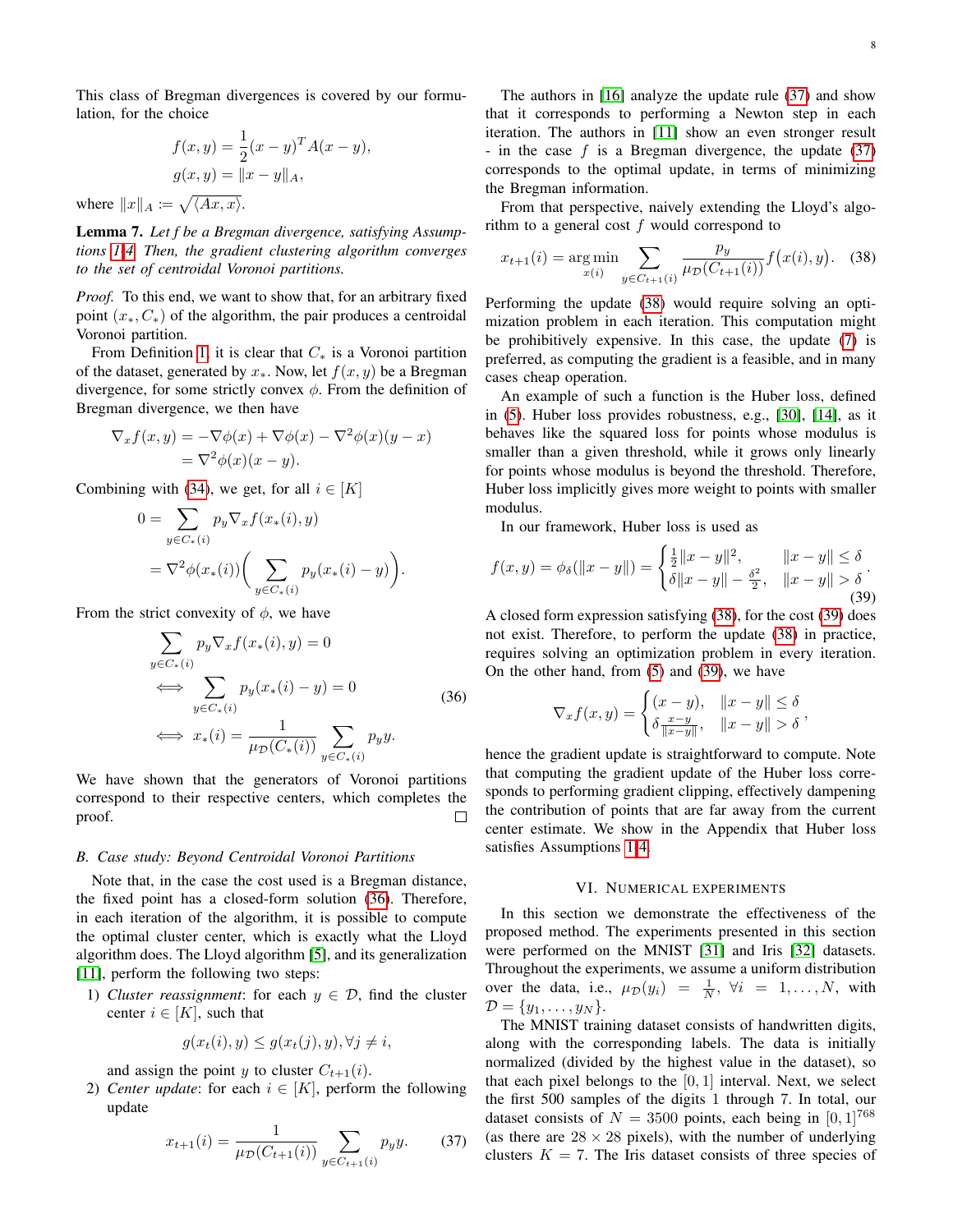the *Iris* flower, *Iris setosa*, *Iris virginica* and *Iris versicolor*, along with the corresponding labels. Each of the species has 50 samples, so that the total number of samples is 150. Each sample consists of 4 features, being the length and the width of the sepals and petals of the flowers. In total, the dataset consists of  $N = 150$  points, with the number of underlying clusters  $K = 3$ .

For the first experiment, we utilised the gradient based clustering using the standard squared Euclidean cost. In our setup, that corresponds to:  $f(x, y) = \frac{1}{2} ||x - y||^2$ ,  $g(x, y) = ||x - y||$ . We refer to the resulting method as gradient  $K$ -means and compare it with the standard  $K$ -means [\[5\]](#page-9-4), [\[11\]](#page-9-10). We set the step-size equal to  $\alpha = \frac{1}{N}$ , which results in  $\alpha = \frac{1}{3500}$  for MNIST and  $\alpha = \frac{1}{150}$  the Iris experiments. For a fair comparison, we set the initial centers of both methods to be the same. In particular, we take a random point from each class and set them as the initial centroids.

We run the clustering experiments for 20 times and present the mean performance (solid line), as well as the standard deviation (shaded region). The measure of performance used is the fraction of correctly clustered samples. Note that both methods are unsupervised, i.e., do not use labels when learning. However, we used the labels as ground truth, when comparing the clustering results. In order to account for a possible label mismatch, we checked all the possible label permutations when computing the clustering accuracy and chose the highest score as the true score. The results for MNIST and Iris datasets are presented in Figures [1](#page-8-0) and [2,](#page-8-1) respectively.



Fig. 1. Accuracy of the Lloyd based  $K$ -means vs the gradient based  $K$ means algorithm. Presents the accuracy of clustering digits 1 through 7 from the MNIST dataset.

Figure [1](#page-8-0) shows that accuracy-wise, the gradient based Kmeans slightly outperforms the standard K-means. Speedwise, the standard  $K$ -means update converges faster, which is to be expected, as the  $K$ -means update corresponds to performing the exact arg min step in each iteration. Figure [2](#page-8-1) shows that accuracy-wise, the gradient based K-means performs identically to the standard  $K$ -means, at a negligible speed loss.

For the second experiment, we added zero mean Gaussian noise to a fraction of points from all classes, thus introducing



<span id="page-8-1"></span>Fig. 2. Accuracy of the Lloyd based  $K$ -means vs the gradient based  $K$ -means algorithm. Presents the accuracy of clustering flowers from the Iris dataset.

noise. In order to combat the noise, we use a Huber loss function for our gradient based clustering method. In our framework, the Huber loss is used as in [\(39\)](#page-7-4). We compare the performance of the gradient based Huber loss clustering and the Huber based method from [\[2\]](#page-9-1). The authors in [\[2\]](#page-9-1) consider a method that is based on a fixed-point iteration, given by the recursion

$$
x_{t+1}(i) = \frac{\sum_{y \in C_t(i)} p_y y + \sum_{y \in \overline{C_t}(i)} \frac{\delta}{\|x_t(i) - y\|} p_y y}{\sum_{y \in C_t(i)} p_y + \sum_{y \in \overline{C_t}(i)} \frac{\delta}{\|x_t(i) - y\|} p_y},
$$

where  $\overline{C_t}(i) = \{y \in C_t(i) : ||x_t(i) - y|| > \delta\}, C_t(i) = \{y \in$  $C_t(i)$  :  $||x_t(i) - y|| \leq \delta$ . The authors also suggest initializing the method by doing one round of Lloyd's algorithm from a random starting point. For fairness of comparison, we initialize both the gradient Huber and the method from [\[2\]](#page-9-1) (which we refer to as "Huber" in the figures) in this way.

As in the previous experiment, we report the average results over 20 runs, along with the standard deviation. We consider the effects of changing the percentage of noisy samples and changing the variance of the noise. In all the experiments, we fix the Huber loss parameter to  $\delta = 10$  for MNIST and  $\delta = 5$  for the Iris dataset. We use the same step-size as in the standard K-means case, i.e.,  $\alpha = \frac{1}{N}$ . The results for MNIST and Iris datasets are presented in Figures [3](#page-9-14) and [4,](#page-9-15) respectively.

<span id="page-8-0"></span>Figure [3](#page-9-14) shows the performance of the Huber loss gradient method vs the method from [\[2\]](#page-9-1), when the percentage of noisy samples and variance of noise vary. Comparing the rows, i.e., different percentage of noisy samples, we can see that both methods perform better when the percentage of noise is lower, as expected. Comparing the columns, i.e., different variance levels, we can see that our method is comparable to [\[2\]](#page-9-1) for variance 1, but slightly outperforms the competing method for variance 2. Therefore our method exhibits a similar or better performance, with a small loss in speed. However, our method provides much better convergence guarantees, as it provably converges for arbitrary initialization, while the method [\[2\]](#page-9-1) provides only local convergence guarantees, when already in a neighborhood of the stationary point. Figure [4](#page-9-15) shows the performance of the Huber loss gradient method vs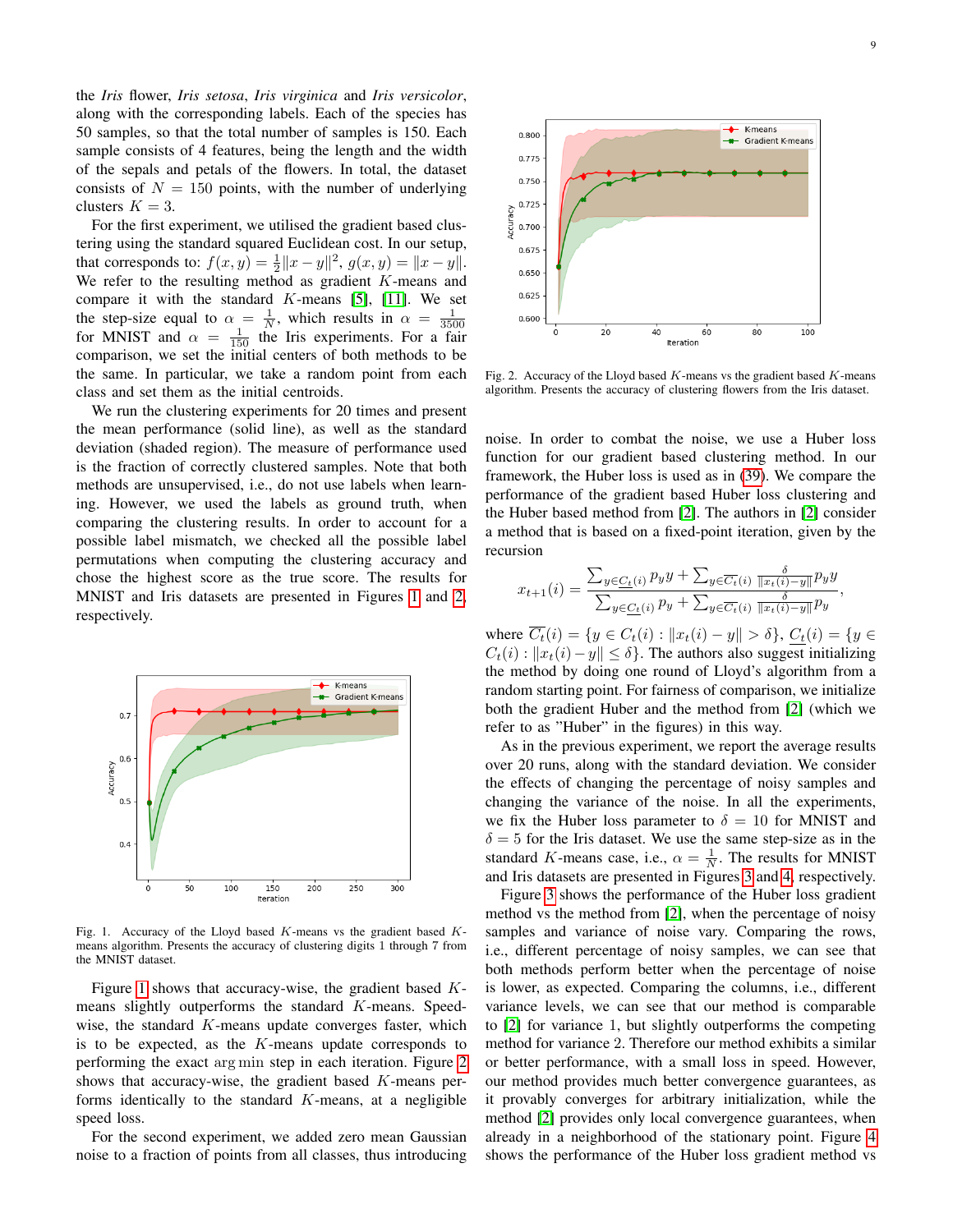

Fig. 3. Performance of Huber loss gradient vs the method from [\[2\]](#page-9-1) on MNIST data. The rows correspond to percentage of noisy samples being 10% and 20%, with columns corresponding to variance of noise being 1 and 2, respectively (e.g., the upper left image corresponds to 10% of noisy samples, with variance 1, etc.).



Fig. 4. Performance of Huber loss gradient vs the method from [\[2\]](#page-9-1) on Iris data. The rows correspond to percentage of noisy samples being 10% and 20%, with columns corresponding to variance of noise being 1 and 2, respectively (e.g., the upper left image corresponds to 10% of noisy samples, with variance 1, etc.).

the method from [\[2\]](#page-9-1), when the percentage of noisy samples and variance of noise vary. The step-size was the same as in the standard gradient  $K$ -means case. Comparing the rows, i.e., different percentage of noisy samples, we can see that both methods perform identically both accuracy and speedwise, when the percentage of noisy samples is lower. However, the gradient based Huber method outperforms [\[2\]](#page-9-1) when the percentage of noisy samples is higher, more significantly when the variance is higher as well (bottom right image). Comparing the columns, i.e., different variance levels, we can see that both methods perform better when the variance of noise is lower.

## VII. CONCLUSION

<span id="page-9-13"></span>We proposed an approach to clustering, based on the gradient of a generic loss function, that measures clustering quality with respect to cluster assignments and cluster center positions. The approach is based on a formulation of

<span id="page-9-14"></span>the clustering problem that unifies the previously proposed distance based clustering approaches. The main advantage of the algorithm, compared to the standard approaches is its applicability to a wide range of clustering problems, low computational cost, as well as the ease of implementation. We prove that the sequence of centers generated by the algorithm converges to an appropriately defined fixed point, under arbitrary center initialization. We further analyze the type of fixed points our algorithm converges to, and show consistency with prior works, in case the cost is a Bregman divergence. Most notably, the assumed generic formulation includes loss functions beyond Bregman divergences (such as the Huber loss), for which the K-means-type averaging cluster center update step is not appropriate, while the step that corresponds to exact minimization with respect to the loss is computationally expensive. To combat these challenges, the proposed method involves a single gradient step with respect to the loss to update cluster centers. Numerical experiments illustrate and corroborate the results.

#### **REFERENCES**

- <span id="page-9-0"></span>[1] V. Chandola, A. Banerjee, and V. Kumar, "Anomaly detection: A survey," *ACM Comput. Surv.*, vol. 41, no. 3, jul 2009. [Online]. Available:<https://doi.org/10.1145/1541880.1541882>
- <span id="page-9-1"></span>[2] A. K. Pediredla and C. S. Seelamantula, "A Huber-loss-driven clustering technique and its application to robust cell detection in confocal microscopy images," in *2011 7th International Symposium on Image and Signal Processing and Analysis (ISPA)*, 2011, pp. 501–506.
- <span id="page-9-15"></span><span id="page-9-2"></span>[3] A. K. Jain, "Data clustering: 50 years beyond k-means," *Pattern Recognition Letters*, vol. 31, no. 8, pp. 651–666, 2010, award winning papers from the 19th International Conference on Pattern Recognition (ICPR). [Online]. Available: [https://www.sciencedirect.](https://www.sciencedirect.com/science/article/pii/S0167865509002323) [com/science/article/pii/S0167865509002323](https://www.sciencedirect.com/science/article/pii/S0167865509002323)
- <span id="page-9-3"></span>[4] I. S. Dhillon, S. Mallela, and R. Kumar, "A divisive information-theoretic feature clustering algorithm for text classification," *Journal of Machine Learning Research (JMLR)*, vol. 3, p. 1265–1287, Mar 2003.
- <span id="page-9-4"></span>[5] S. Lloyd, "Least squares quantization in PCM," *IEEE Transactions on Information Theory*, vol. 28, no. 2, pp. 129–137, 1982.
- <span id="page-9-5"></span>[6] D. Arthur and S. Vassilvitskii, "K-means++: The advantages of careful seeding," in *In Proceedings of the 18th Annual ACM-SIAM Symposium on Discrete Algorithms*. New Orleans, Louisiana: SIAM, 2007, p. 1027–1035.
- <span id="page-9-6"></span>[7] Z. Huang, "Clustering large data sets with mixed numeric and categorical values," in *In The First Pacific-Asia Conference on Knowledge Discovery and Data Mining*, 1997, pp. 21–34.
- <span id="page-9-7"></span>[8] V. Arya, N. Garg, R. Khandekar, A. Meyerson, K. Munagala, and V. Pandit, "Local search heuristics for k-median and facility location problems," *SIAM Journal on Computing*, vol. 33, no. 3, pp. 544–562, 2004.
- <span id="page-9-8"></span>[9] S. Arora, P. Raghavan, and S. Rao, "Approximation schemes for euclidean k-medians and related problems," in *Proceedings of the Thirtieth Annual ACM Symposium on Theory of Computing*, ser. STOC '98. Dallas, Texas, USA: Association for Computing Machinery, 1998, p. 106–113.
- <span id="page-9-9"></span>[10] S. Z. Selim and M. A. Ismail, "K-means-type algorithms: A generalized convergence theorem and characterization of local optimality," *IEEE Transactions on Pattern Analysis and Machine Intelligence*, vol. PAMI-6, no. 1, pp. 81–87, 1984.
- <span id="page-9-10"></span>[11] A. Banerjee, S. Merugu, I. S. Dhillon, and J. Ghosh, "Clustering with bregman divergences," *Journal of Machine Learning Research*, vol. 6, no. 58, pp. 1705–1749, 2005. [Online]. Available: [http:](http://jmlr.org/papers/v6/banerjee05b.html) [//jmlr.org/papers/v6/banerjee05b.html](http://jmlr.org/papers/v6/banerjee05b.html)
- <span id="page-9-11"></span>[12] L. Bregman, "The relaxation method of finding the common point of convex sets and its application to the solution of problems in convex programming," *USSR Computational Mathematics and Mathematical Physics*, vol. 7, no. 3, pp. 200–217, 1967.
- <span id="page-9-12"></span>[13] P. J. Huber, "Robust Estimation of a Location Parameter," *The Annals of Mathematical Statistics*, vol. 35, no. 1, pp. 73 – 101, 1964. [Online]. Available:<https://doi.org/10.1214/aoms/1177703732>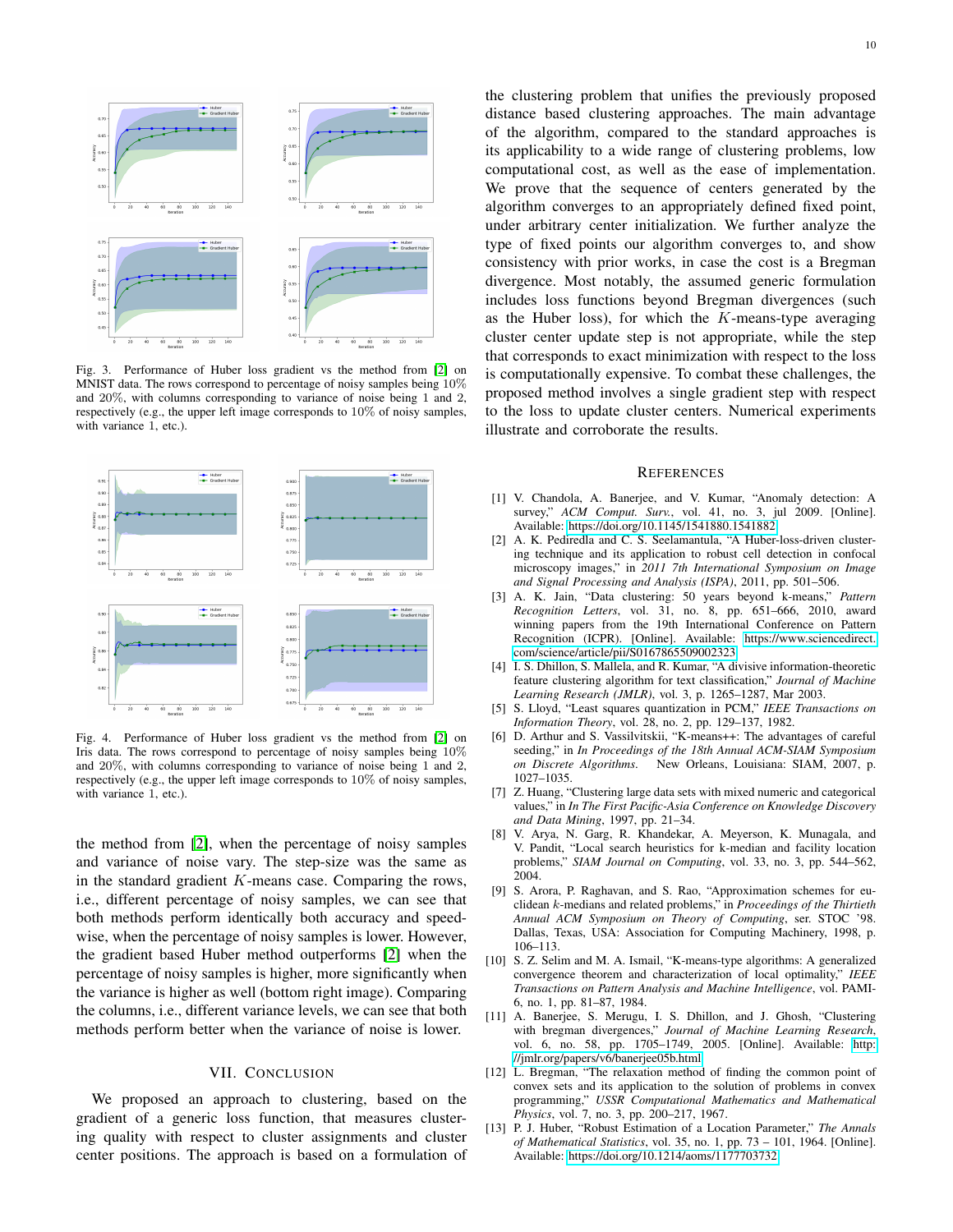- <span id="page-10-0"></span>[14] C. Liu, Q. Sun, and K. M. Tan, "Robust convex clustering: How does fusion penalty enhance robustness?" *arXiv preprint arXiv:1906.09581*, 2019. [Online]. Available:<https://arxiv.org/abs/1906.09581>
- <span id="page-10-1"></span>[15] J. MacQueen, "Some methods for classification and analysis of multivariate observations," in *In 5-th Berkeley Symposium on Mathematical Statistics and Probability*, no. 14. University of California Press, 1967, pp. 281–297.
- <span id="page-10-2"></span>[16] L. Bottou and Y. Bengio, "Convergence properties of the k-means algorithms," in *Advances in Neural Information Processing Systems*, G. Tesauro, D. Touretzky, and T. Leen, Eds., vol. 7. MIT Press, 1995. [Online]. Available: [https://proceedings.neurips.cc/paper/1994/](https://proceedings.neurips.cc/paper/1994/file/a1140a3d0df1c81e24ae954d935e8926-Paper.pdf) [file/a1140a3d0df1c81e24ae954d935e8926-Paper.pdf](https://proceedings.neurips.cc/paper/1994/file/a1140a3d0df1c81e24ae954d935e8926-Paper.pdf)
- <span id="page-10-3"></span>[17] N. Monath, A. Kobren, A. Krishnamurthy, and A. McCallum, "Gradientbased hierarchical clustering," in *Discrete Structures in Machine Learning Workshop, NIPS*, Long Beach, CA, USA, 2017.
- <span id="page-10-4"></span>[18] D. Paul, S. Chakraborty, S. Das, and J. Xu, "Uniform concentration bounds toward a unified framework for robust clustering," in *Advances in Neural Information Processing Systems*, M. Ranzato, A. Beygelzimer, Y. Dauphin, P. Liang, and J. W. Vaughan, Eds., vol. 34. Curran Associates, Inc., 2021, pp. 8307– 8319. [Online]. Available: [https://proceedings.neurips.cc/paper/2021/](https://proceedings.neurips.cc/paper/2021/file/460b491b917d4185ed1f5be97229721a-Paper.pdf) [file/460b491b917d4185ed1f5be97229721a-Paper.pdf](https://proceedings.neurips.cc/paper/2021/file/460b491b917d4185ed1f5be97229721a-Paper.pdf)
- <span id="page-10-5"></span>[19] J. Cortes, S. Martinez, T. Karatas, and F. Bullo, "Coverage control for mobile sensing networks," *IEEE Transactions on Robotics and Automation*, vol. 20, no. 2, pp. 243–255, 2004.
- <span id="page-10-6"></span>[20] M. Schwager, "A gradient optimization approach to adaptive multirobot control," Ph.D. dissertation, Massachusetts Institute of Technology, 2009.
- <span id="page-10-7"></span>[21] P. Awasthi and M.-F. Balcan, "Center based clustering: A foundational perspective," 2014.
- <span id="page-10-8"></span>[22] A. Vattani, "The hardness of k-means clustering in the plane," 2009. [Online]. Available: [https://cseweb.ucsd.edu/](https://cseweb.ucsd.edu/~avattani/papers/kmeans_hardness.pdf)∼avattani/papers/kmeans [hardness.pdf](https://cseweb.ucsd.edu/~avattani/papers/kmeans_hardness.pdf)
- <span id="page-10-9"></span>[23] P. Awasthi, M. Charikar, R. Krishnaswamy, and A. K. Sinop, "The hardness of approximation of euclidean k-means," *arXiv preprint arXiv:1502.03316*, 2015. [Online]. Available: [https://arxiv.org/abs/1502.](https://arxiv.org/abs/1502.03316) [03316](https://arxiv.org/abs/1502.03316)
- <span id="page-10-10"></span>[24] N. Megiddo and K. J. Supowit, "On the complexity of some common geometric location problems," *SIAM Journal on Computing*, vol. 13, no. 1, pp. 182–196, 1984. [Online]. Available: [https:](https://doi.org/10.1137/0213014) [//doi.org/10.1137/0213014](https://doi.org/10.1137/0213014)
- <span id="page-10-11"></span>[25] M. Telgarsky and A. Vattani, "Hartigan's method: k-means clustering without voronoi," in *Proceedings of the Thirteenth International Conference on Artificial Intelligence and Statistics*, ser. Proceedings of Machine Learning Research, Y. W. Teh and M. Titterington, Eds., vol. 9. Chia Laguna Resort, Sardinia, Italy: PMLR, 13–15 May 2010, pp. 820–827. [Online]. Available: [https://proceedings.mlr.press/](https://proceedings.mlr.press/v9/telgarsky10a.html) [v9/telgarsky10a.html](https://proceedings.mlr.press/v9/telgarsky10a.html)
- <span id="page-10-12"></span>[26] S. Acharyya, A. Banerjee, and D. Boley, "Bregman divergences and triangle inequality," in *Proceedings of the 2013 SIAM International Conference on Data Mining*. SIAM, 2013, pp. 476–484.
- <span id="page-10-13"></span>[27] P. Chen, Y. Chen, and M. Rao, "Metrics defined by Bregman Divergences," *Communications in Mathematical Sciences*, vol. 6, no. 4, pp. 915 – 926, 2008.
- <span id="page-10-14"></span>[28] S. Kar and B. Swenson, "Clustering with distributed data," *arXiv preprint arXiv:1901.00214*, 2019. [Online]. Available: [https://arxiv.org/](https://arxiv.org/abs/1901.00214) [abs/1901.00214](https://arxiv.org/abs/1901.00214)
- <span id="page-10-15"></span>[29] A. Okabe, B. Boots, K. Sugihara, S. N. Chiu, and D. Kendall, *Spatial Tessellations: Concepts and Applications of Voronoi Diagrams, Second Edition*, ser. Wiley Series in Probability and Mathematical Statistics. John Wiley & Sons Ltd., 2000.
- <span id="page-10-16"></span>[30] Q. Ke and T. Kanade, "Robust L1 norm factorization in the presence of outliers and missing data by alternative convex programming," *2005 IEEE Computer Society Conference on Computer Vision and Pattern Recognition (CVPR'05)*, vol. 1, pp. 739–746, 2005.
- <span id="page-10-17"></span>[31] Y. LeCun, C. Cortes, and C. J. C. Burges, "MNIST handwritten digit database." [Online]. Available:<http://yann.lecun.com/exdb/mnist/>
- <span id="page-10-18"></span>[32] R. A. Fisher, "The use of multiple measurements in taxonomic problems," *Annals of Eugenics*, vol. 7, no. 2, pp. 179–188, 1936. [Online]. Available: [https://onlinelibrary.wiley.com/doi/abs/10.1111/j.](https://onlinelibrary.wiley.com/doi/abs/10.1111/j.1469-1809.1936.tb02137.x) [1469-1809.1936.tb02137.x](https://onlinelibrary.wiley.com/doi/abs/10.1111/j.1469-1809.1936.tb02137.x)
- <span id="page-10-19"></span>[33] Y. Nesterov, *Lectures on Convex Optimization*, 2nd ed. Springer Publishing Company, Incorporated, 2018.

# **APPENDIX**

In this section we show some techinical results used in the paper. The next lemma is taken from [\[33\]](#page-10-19). For the sake of completeness, we provide the proof here.

<span id="page-10-21"></span>**Lemma 8.** Let  $f : \mathbb{R}^d \mapsto \mathbb{R}$  be convex and have Lipschitz *continuous gradients. Then,* f *has co-coercive gradients.*

*Proof.* Define the function:

$$
\phi_x(z) = f(z) - \langle \nabla f(x), z \rangle.
$$

It is straightforward to see that  $\phi_x$  maintains convexity, for any  $x \in \mathbb{R}^d$ . It then follows that the point x is a minimizer of  $\phi_x$ . Next, we use the following lower-bound for functions with Lipschitz continuous gradients (the proof can be found in [\[33\]](#page-10-19)):

<span id="page-10-20"></span>
$$
\frac{1}{2L} \left\| \nabla f(x) \right\|^2 \le f(x) - f(x^*),\tag{40}
$$

where  $x^*$  is a minimizer of f. Substituting  $\phi_x$  in equation [\(40\)](#page-10-20), we get

$$
\phi_x(y) - \phi_x(x) = f(y) - \langle \nabla f(x), y \rangle - f(x) + \langle \nabla f(x), x \rangle
$$
  
\n
$$
\geq \frac{1}{2L} \|\nabla \phi_x(y)\|^2 = \frac{1}{2L} \|\nabla f(y) - \nabla f(x)\|^2.
$$

Applying the same steps to  $\phi_{\nu}$ , and summing the resulting inequalities, gives the desired result.  $\Box$ 

The following lemma shows that Huber loss satisfies Assumptions [1](#page-1-6)[-4.](#page-2-3)

Lemma 9. *Huber loss-based cost satisfies Assumptions [1-](#page-1-6)[4.](#page-2-3)*

*Proof.* Note that Huber loss is an increasing function on the domain of interest,  $[0, +\infty)$ . By definition,

$$
g(x, y) = ||x - y||,
$$
  

$$
f(x, y) = \phi_{\delta}(g(x, y)),
$$

hence Assumptions [1](#page-1-6) and [2](#page-2-2) are satisfied. By the same argument, for a fixed  $y$ , we have

$$
\lim_{\|x\| \to +\infty} f(x, y) = +\infty,
$$

satisfying Assumption [3.](#page-2-5)

Next, note that  $f$  is a convex function, as a composition of convex functions. By Lemma [8,](#page-10-21) it suffices to show that  $f(x, y)$ has Lipschitz continuous gradients. The gradient of  $f$  is given by

$$
\nabla_x f(x, y) = \begin{cases} (x - y), & \|x - y\| \le \delta \\ \delta \frac{x - y}{\|x - y\|}, & \|x - y\| > \delta \end{cases}.
$$

We differentiate between the following cases:

1)  $||x - y||, ||z - y|| \le \delta$ . We then have

$$
\|\nabla f(x,y)-\nabla f(z,y)\|=\|(x-y)-(z-y)\|=\|x-z\|.
$$